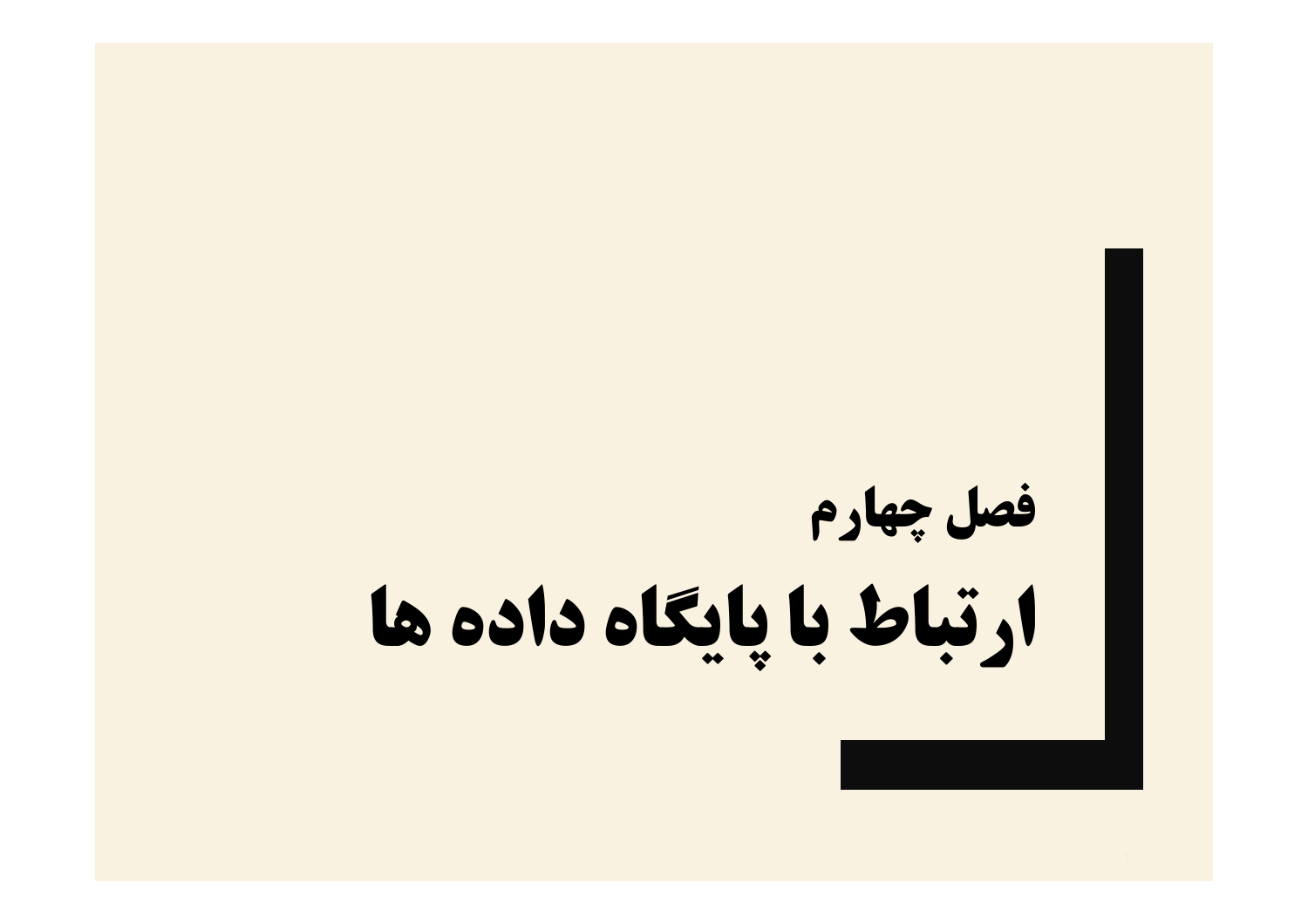- With PHP, you can connect to and manipulate databases.
- MySQL is the most popular database system used with PHP.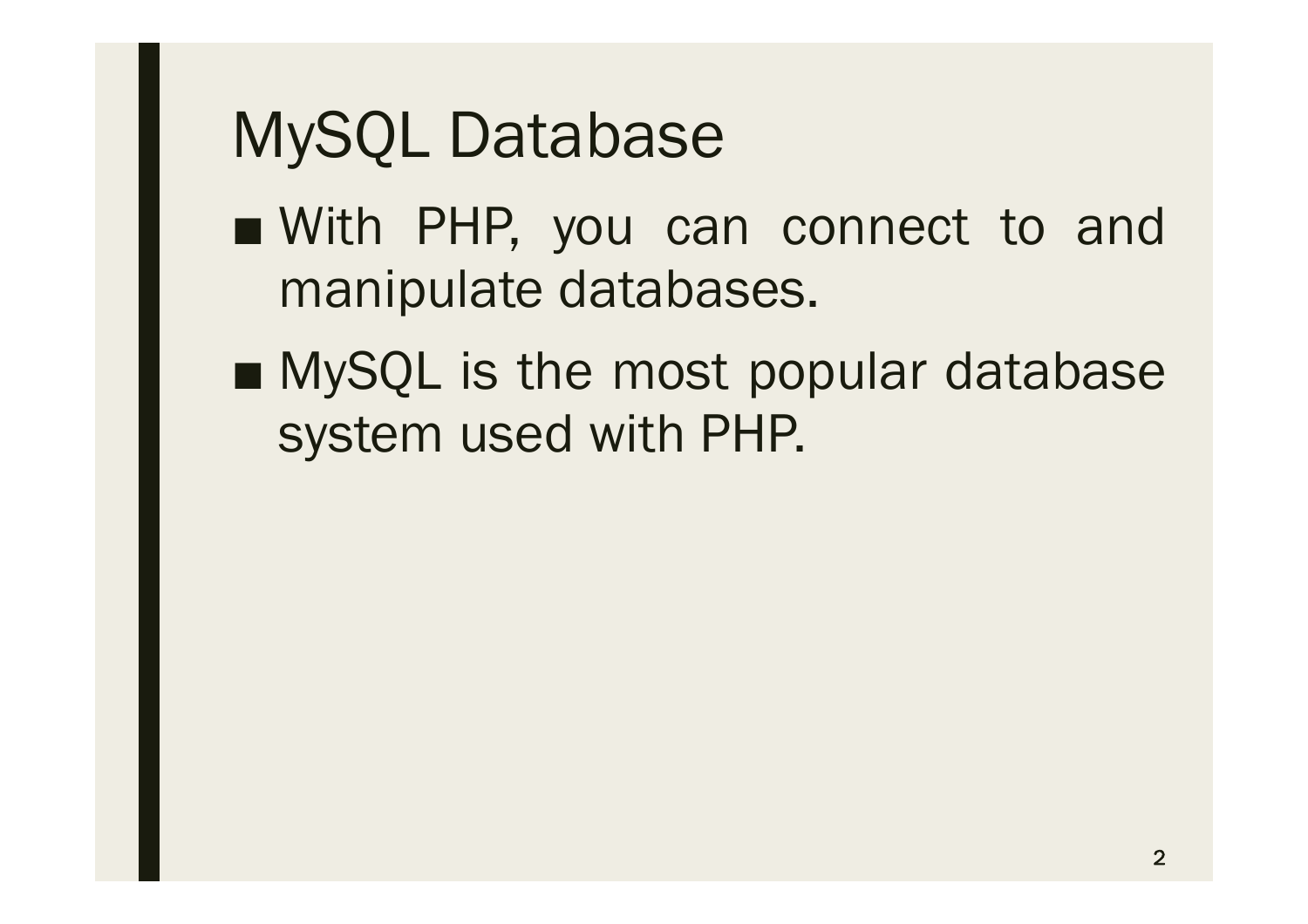■ What is MySQL?

- MySQL is a database system used on the web
- MySQL is a database system that runs on a server
- MySQL is ideal for both small and large applications
- MySQL is very fast, reliable, and easy to use
- MySQL uses standard SQL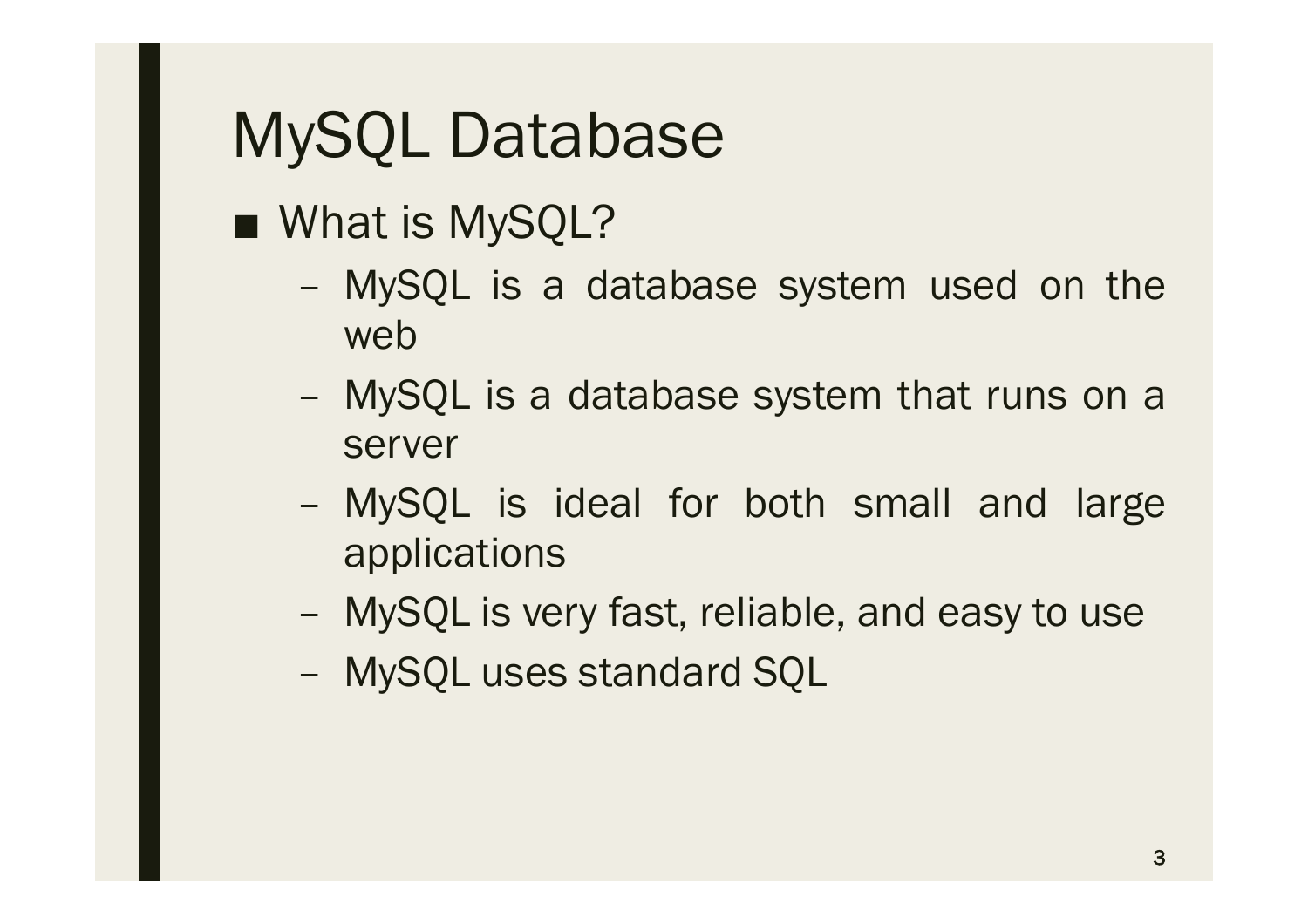- What is MySQL?
	- MySQL compiles on a number of platforms
	- MySQL is free to download and use
	- MySQL is developed, distributed, and supported by Oracle Corporation
	- MySQL is named after co-founder Monty Widenius's daughter: My

**The data in a MySQL database are stored in tables. A table is a** collection of related data, and it consists of columns and rows.

**PHP** combined with MySQL are cross-platform (you can develop in Windows and serve on a Unix platform)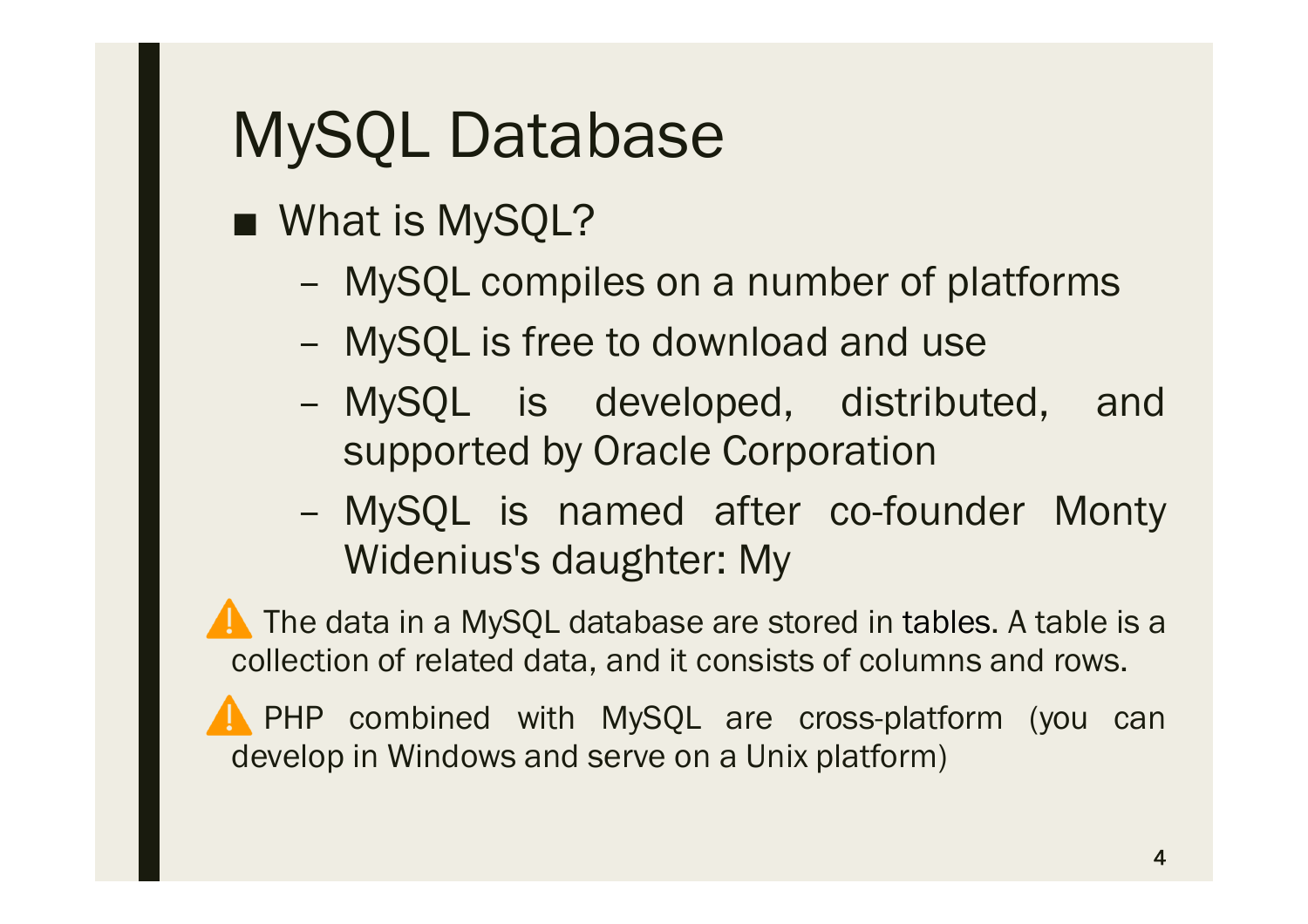- Database Queries
	- A query is a question or a request.
	- We can query a database for specific information and have a recordset returned.
	- Look at the following query (using standard SQL):

SELECT LastName FROM Employees

– The query above selects all the data in the "LastName" column from the "Employees" table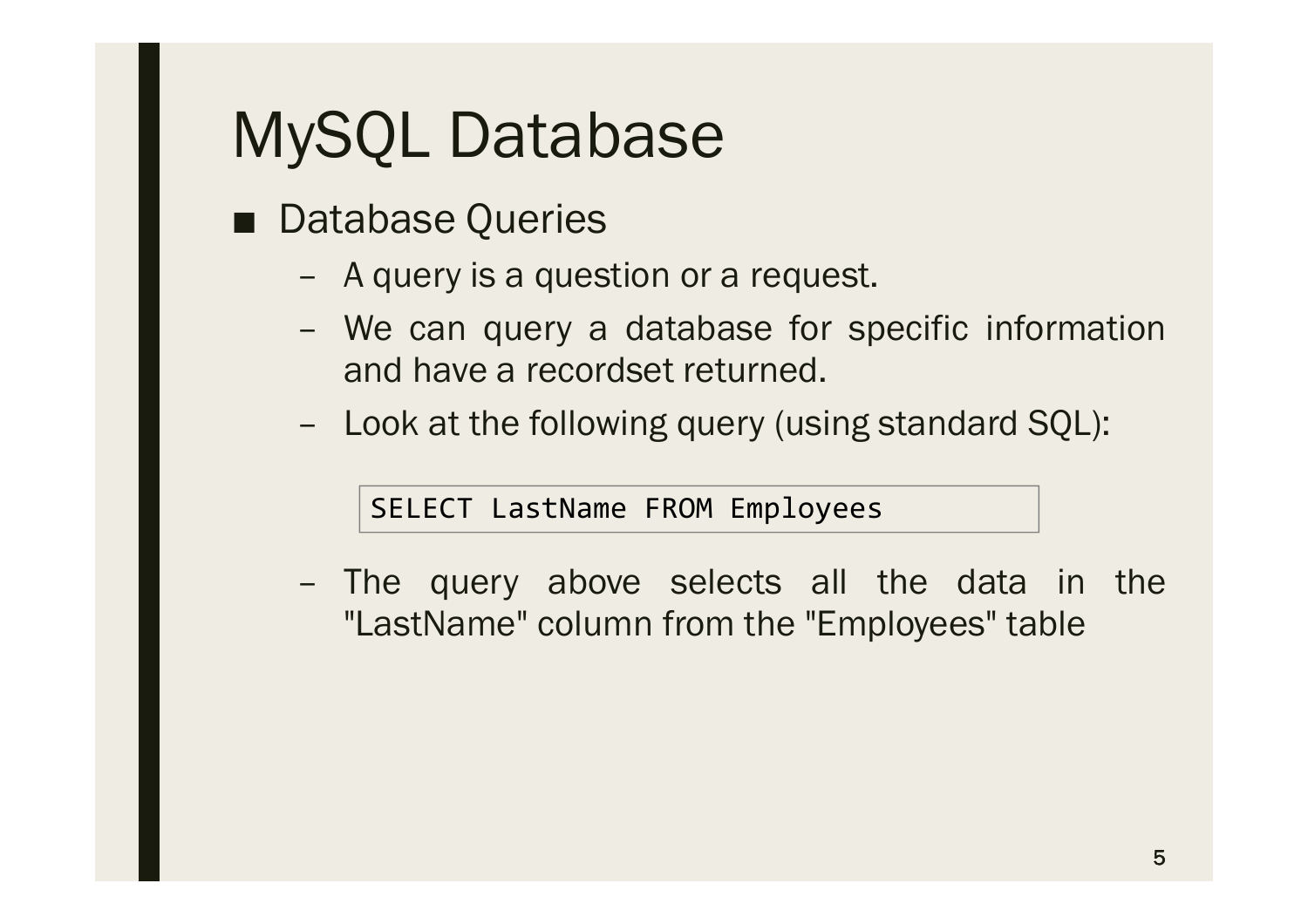- Download MySQL Database
	- If you don't have a PHP server with a MySQL Database, you can download it for free here: http://www.mysql.com
- Facts About MySQL Database
	- MySQL is the de-facto standard database system for web sites with HUGE volumes of both data and endusers (like Facebook, Twitter, and Wikipedia).
	- Another great thing about MySQL is that it can be scaled down to support embedded database applications.
	- Look at http://www.mysql.com/customers/ for an overview of companies using MySQL.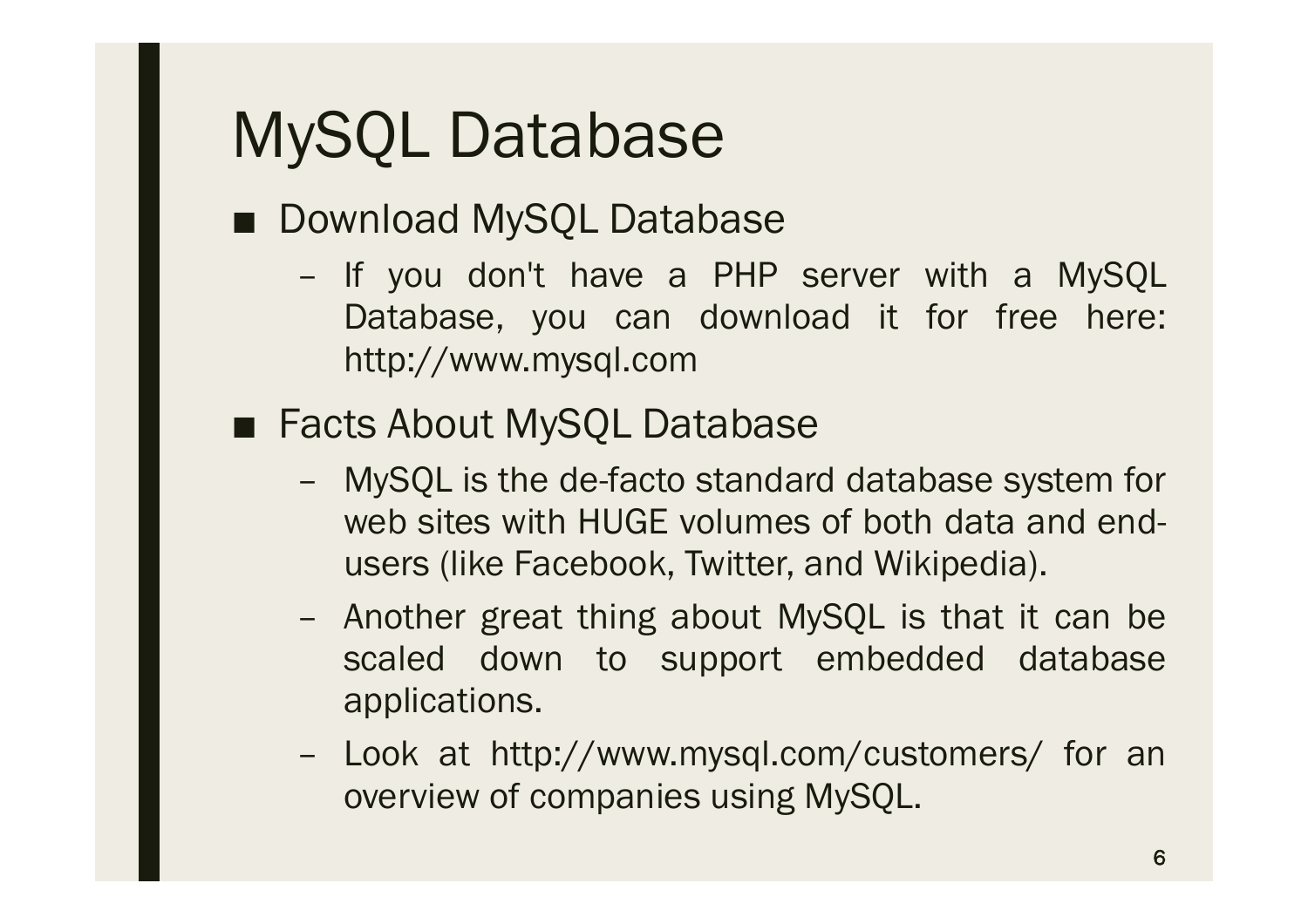- PHP 5 and later can work with a MySQL database using:
	- MySQLi extension (the "i" stands for improved)
	- PDO (PHP Data Objects)
- Earlier versions of PHP used the MySQL extension. However, this extension was deprecated in 2012.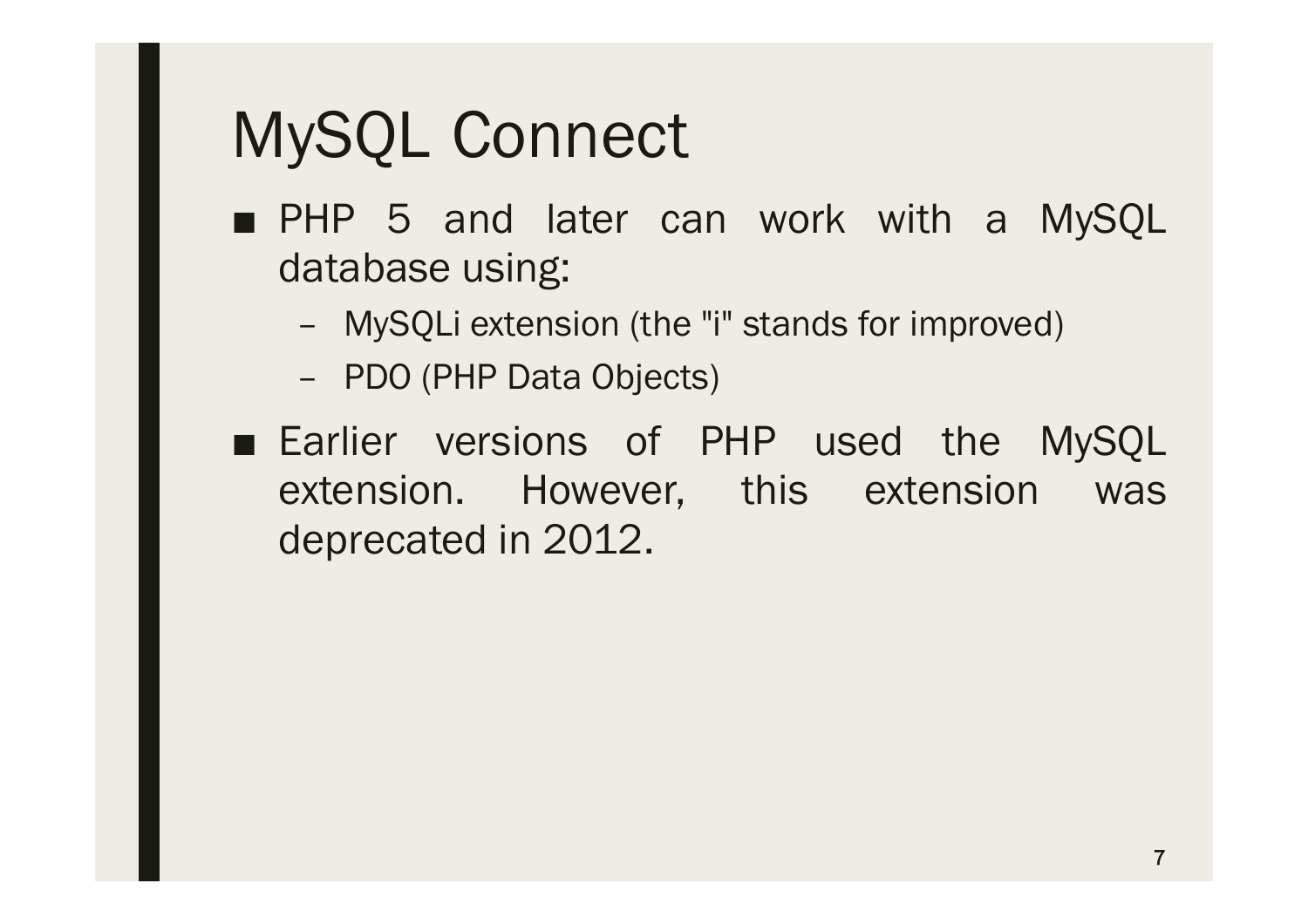■ Should I Use MySQLi or PDO?

If you need a short answer, it would be "Whatever you like".

Both MySQLi and PDO have their advantages:

PDO will work on 12 different database systems, whereas MySQLi will only work with MySQL databases.

So, if you have to switch your project to use another database, PDO makes the process easy. You only have to change the connection string and a few queries. With MySQLi, you will need to rewrite the entire code - queries included.

Both are object-oriented, but MySQLi also offers a procedural API.

Both support Prepared Statements. Prepared Statements protect from SQL injection, and are very important for web application security.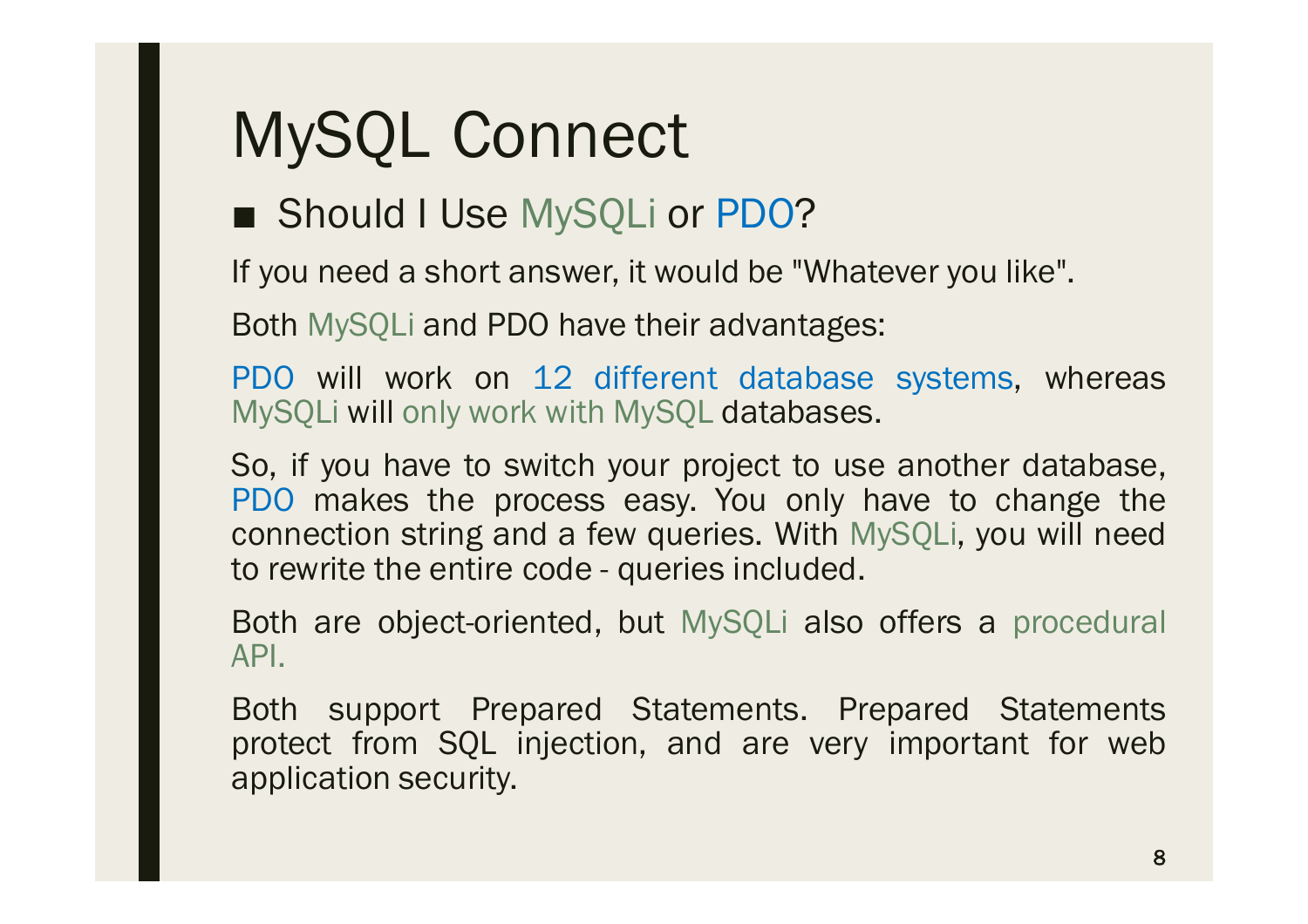#### ■ Open a Connection to MySQL MysqLi Object-Oriented

Before we can access data in the MySQL database, we need to be able to connect to the server:

```
<?php
$servername = "localhost";
$username = "username";
$password = "password";
// Create connection
$conn = new mysqli($servername, $username, $password);
// Check connection
if ($conn->connect_error) {
    die("Connection failed: " . $conn->connect_error);
}
echo "Connected successfully";
?>
```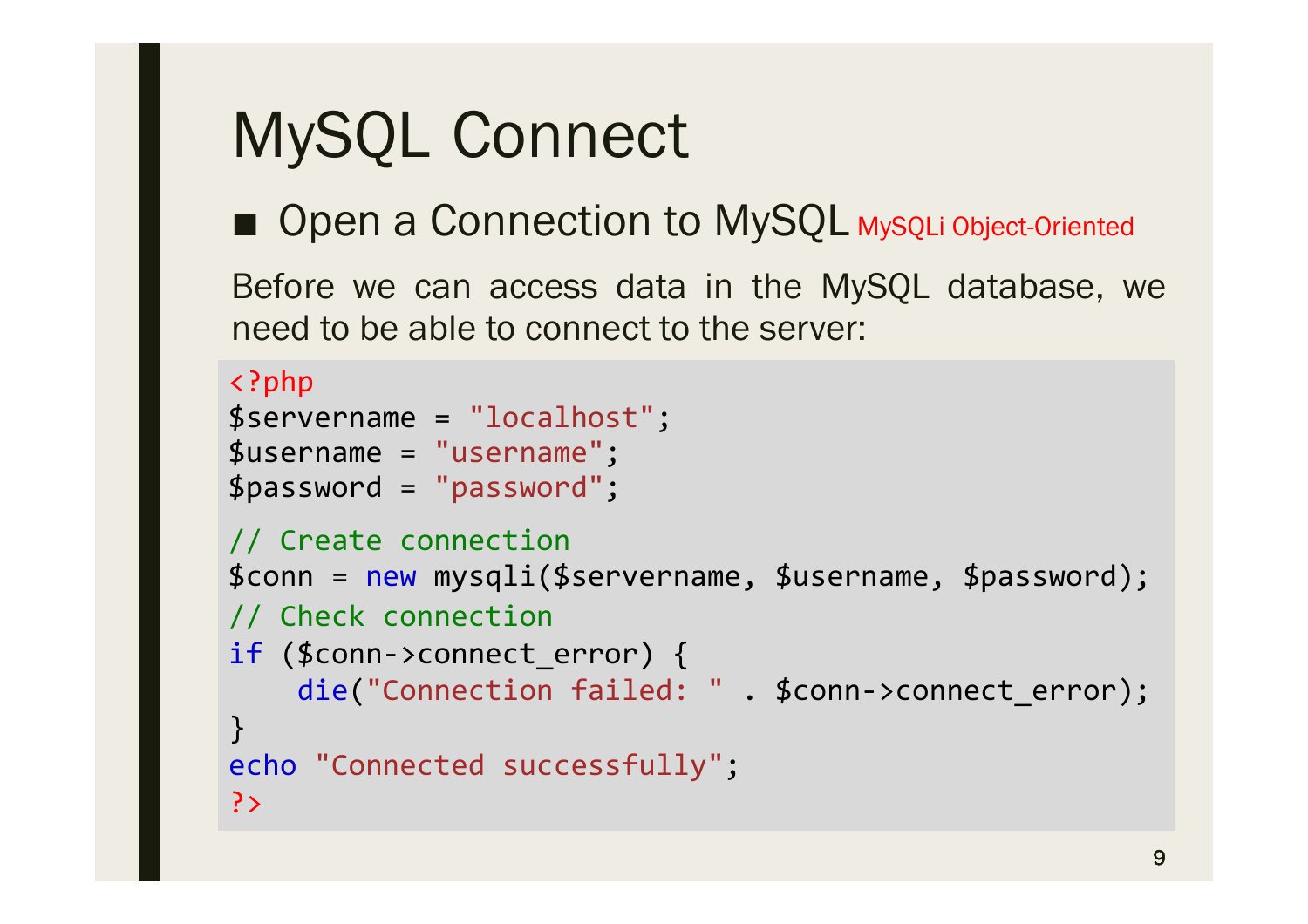■ Open a Connection to MySQL MysqLi Procedural

```
<?php
$servername = "localhost";
$username = "username";
$password = "password";
```

```
// Create connection
$conn = mysqli_connect($servername, $username, 
$password);
```

```
// Check connection
if (!$conn) {
    die("Connection failed: " . 
mysqli_connect_error());
}
echo "Connected successfully";
?>
```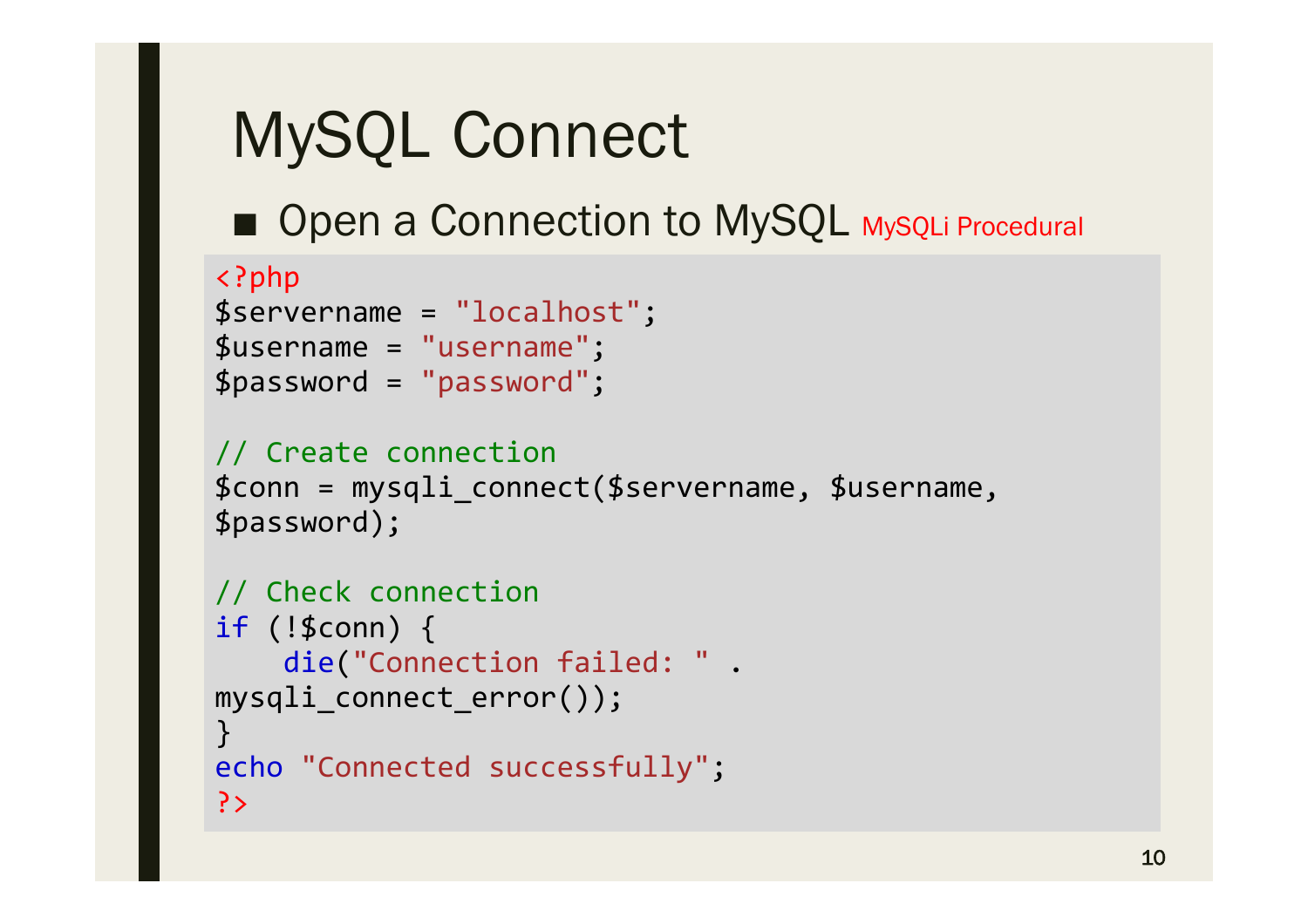■ Open a Connection to MySQL PDO

```
<?php
$servername = "localhost";
$username = "username";
$password = "password";
try {
    $conn = new PDO("mysql:host=$servername;dbname=myDB"
, 
$username, $password);
    // set the PDO error mode to exception
    $conn->setAttribute(PDO::ATTR_ERRMODE, 
PDO::ERRMODE_EXCEPTION);
    echo "Connected successfully";
    }
catch(PDOException $e){
    echo "Connection failed: " . $e->getMessage();
    }
?>
```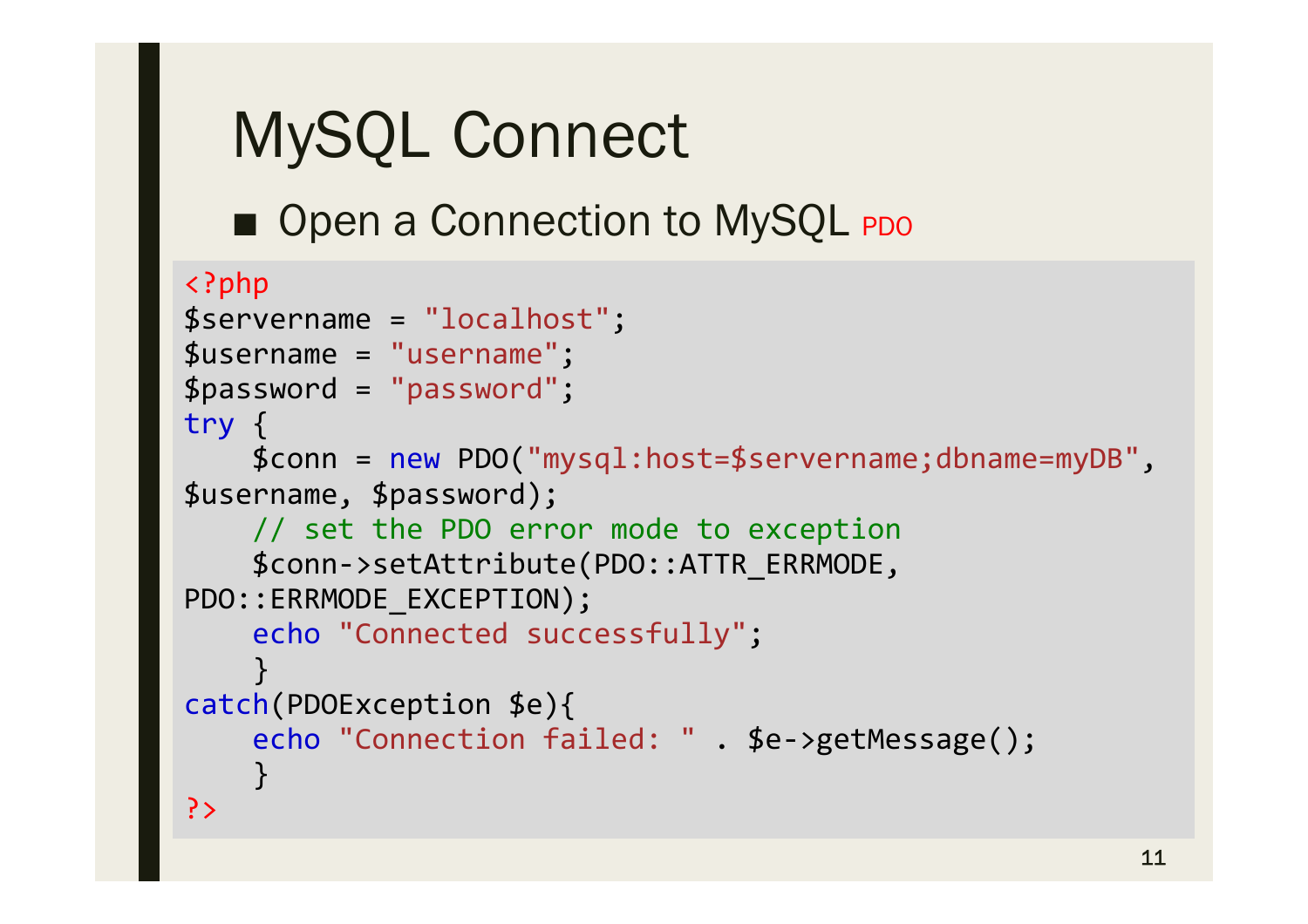■ Open a Connection to MySQL PDO

A In the PDO example above we have also *specified a database (myDB)*. PDO require a valid database to connect to. If no database is specified, an exception is thrown.

A A great benefit of PDO is that it has an exception class to handle any problems that may occur in our database queries. If an exception is thrown within the *try{ }* block, the script stops executing and flows directly to the first *catch(){ }* block.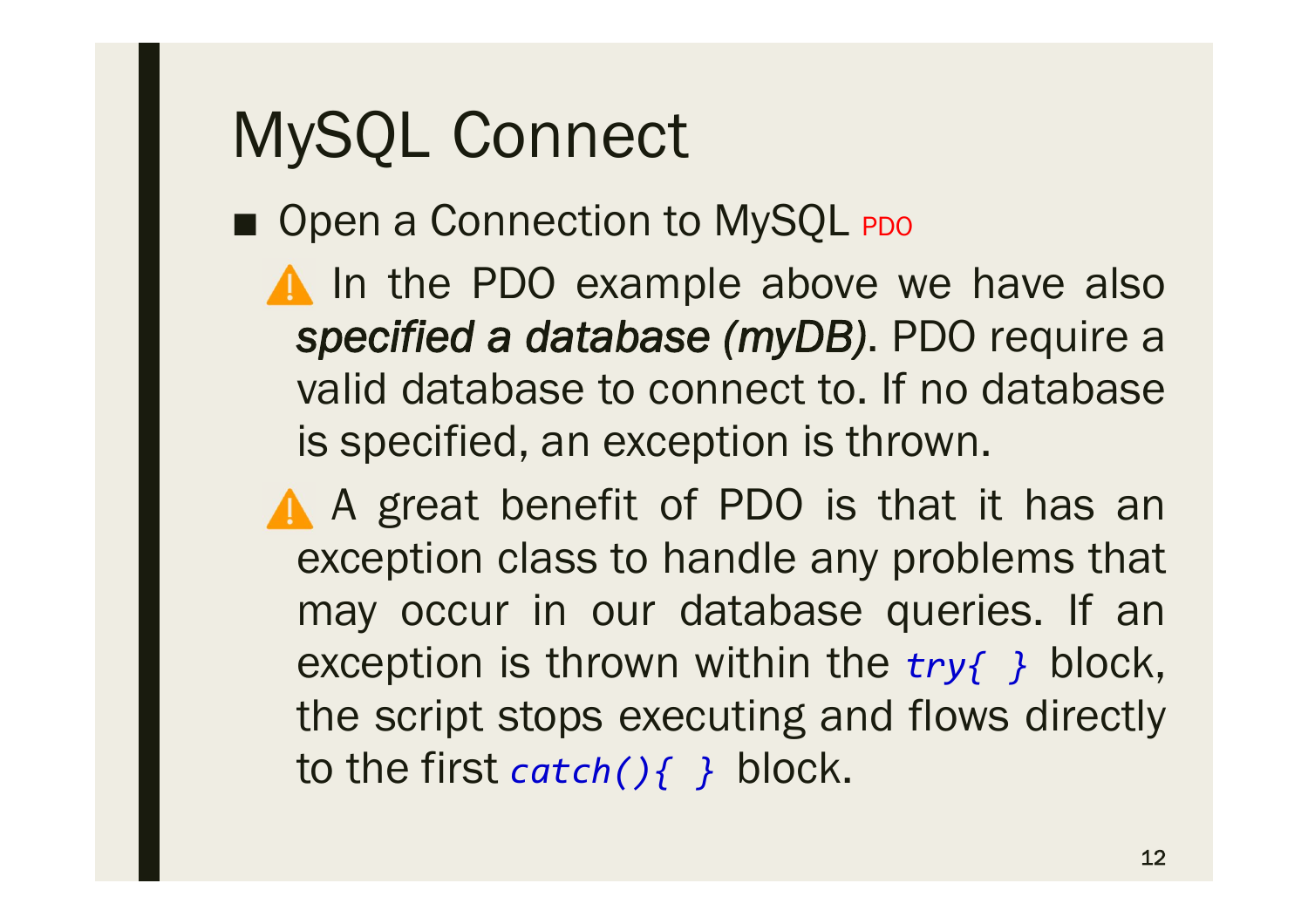- Close the Connection
	- The connection will be closed automatically when the script ends. To close the connection before, use the following:
		- Example (MySQLi Object-Oriented)

\$conn->close();

Example (MySQLi Procedural)

mysqli\_close(\$conn);

■ Example (PDO)

 $$conn = null;$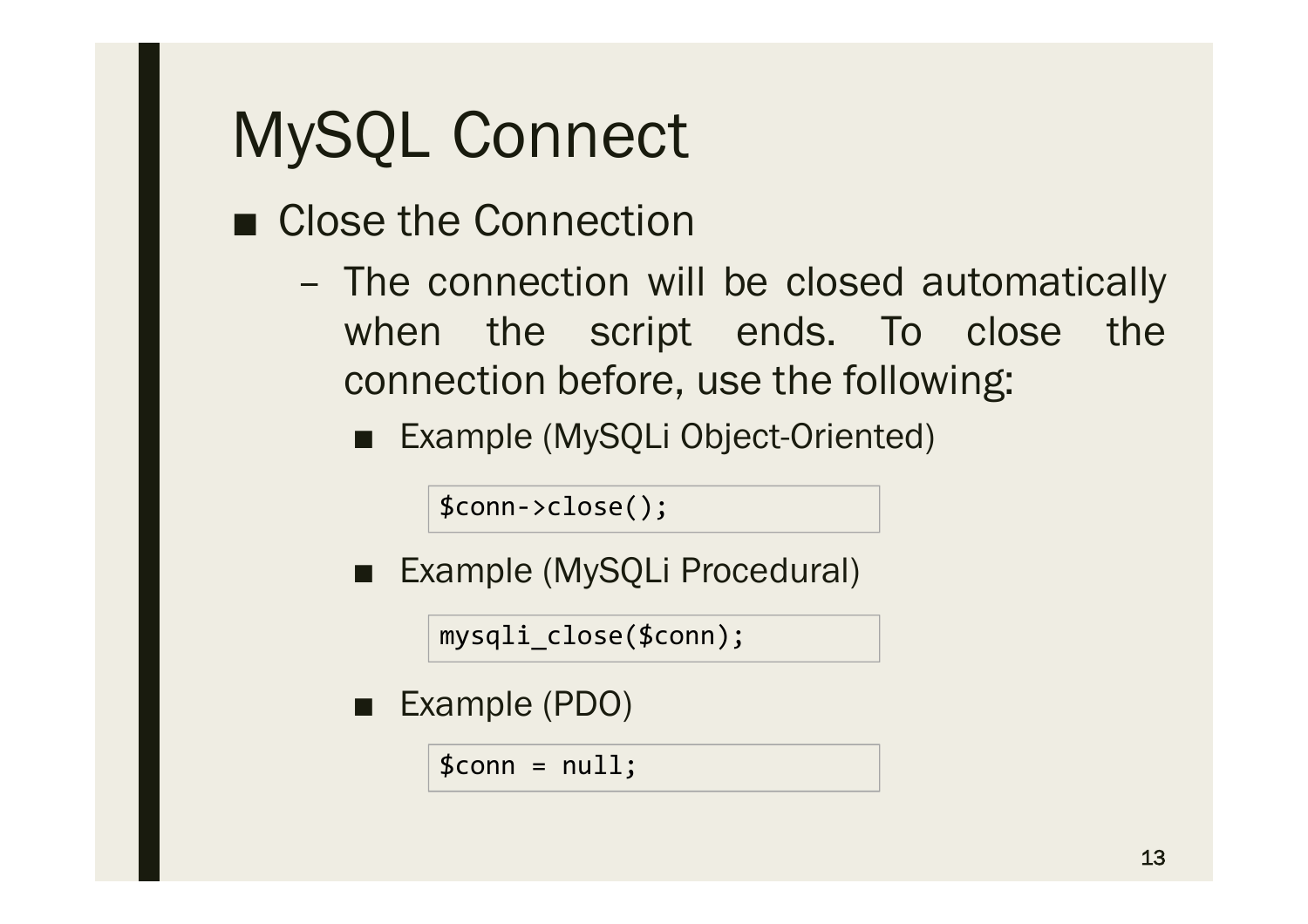#### Create Database

- A database consists of one or more tables.
- You will need special CREATE privileges to create or to delete a MySQL database.
- The CREATE DATABASE statement is used to create a database in MySQL.
- The following examples create a database named "myDB":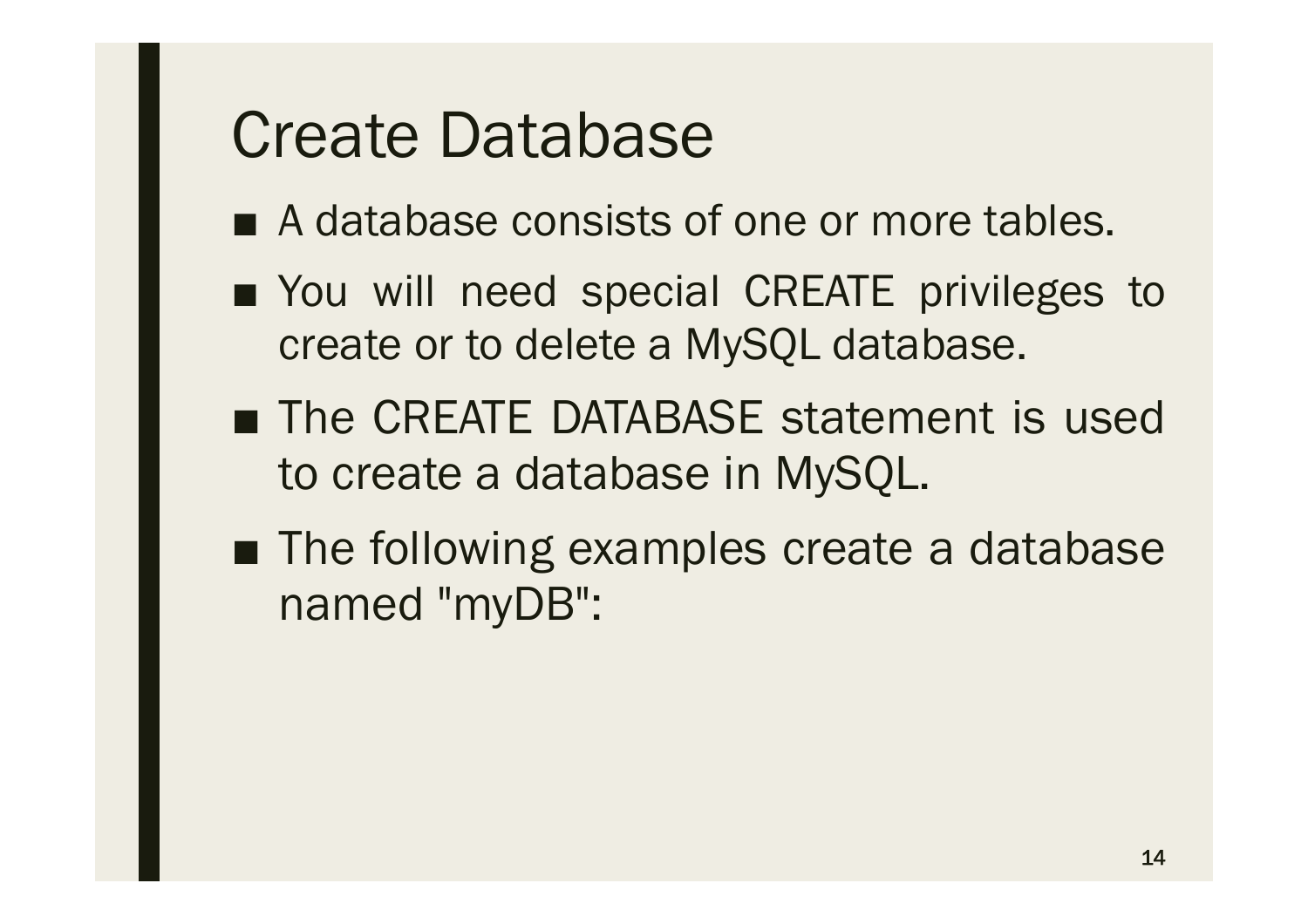#### **Create a MySQL Database Using MySQLi**

```
<?php
$servername = "localhost";
$username = "username";
$password = "password";
//Create connection
$conn = new mysqli($servername, $username, $password);
if ($conn->connect_error) {
    die("Connection failed: " . $conn->connect_error);
}
//Create database
$sql = "CREATE DATABASE myDB";
if (\frac{\sqrt{2}}{\sqrt{2}}\text{sgn}(\frac{\sqrt{2}}{\sqrt{2}})] = \frac{\sqrt{2}}{\sqrt{2}}echo "Database created successfully";
} else {
    echo "Error creating database: " . $conn->error;
}
$conn->close();
?>
```
 When you create a new database, you must only specify the first three arguments to the mysqli object (servername, username and password).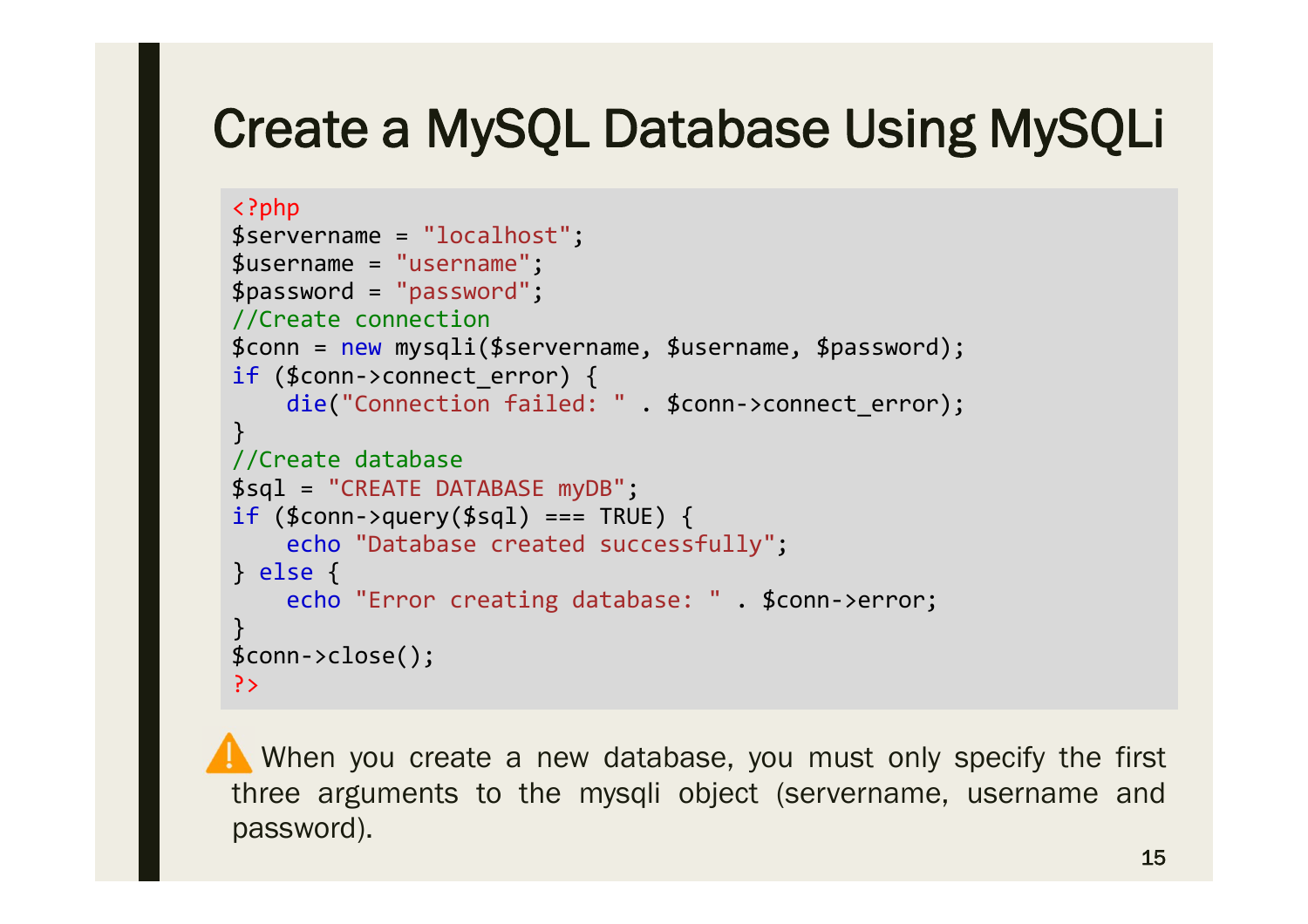- A database table has its own unique name and consists of columns and rows.
- The CREATE TABLE statement is used to create a table in MySQL.
- We will create a table named "MyGuests", with five columns: "id", "firstname", "lastname", "email" and "reg\_date":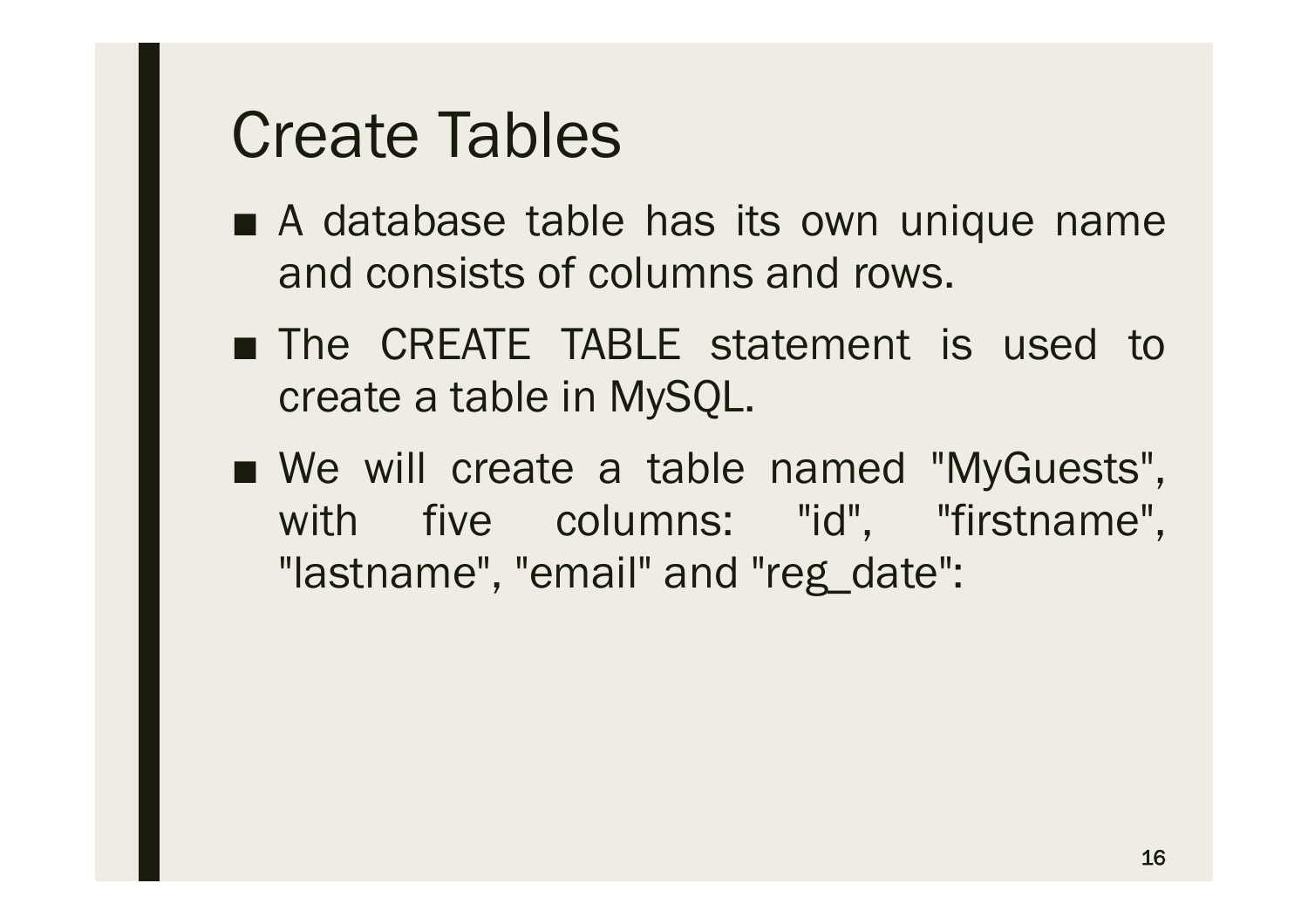- Notes on the table:
	- The data type specifies what type of data the column can hold. For a complete reference of all the available data types, go to our Data Types reference.
	- After the data type, you can specify other optional attributes for each column:
		- NOT NULL Each row must contain a value for that column, null values are not allowed
		- DEFAULT value Set a default value that is added when no other value is passed
		- UNSIGNED Used for number types, limits the stored data to positive numbers and zero
		- AUTO INCREMENT MySQL automatically increases the value of the field by 1 each time a new record is added
		- **PRIMARY KEY Used to uniquely identify the rows in a** table. The column with PRIMARY KEY setting is often an ID number, and is often used with AUTO\_INCREMENT 17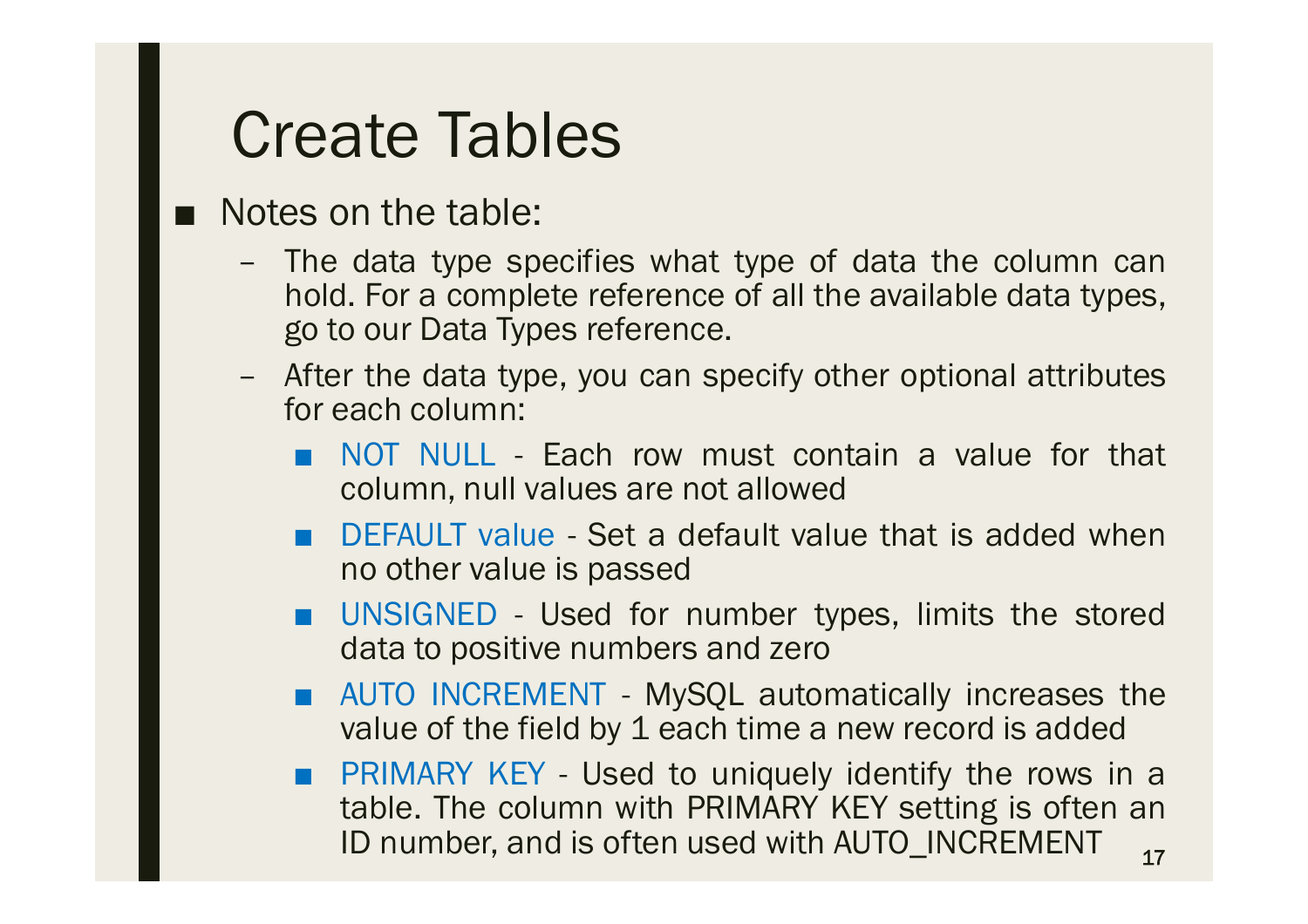■ Each table should have a primary key column (in this case: the "id" column). Its value must be unique for each record in the table.

```
CREATE TABLE MyGuests (
id INT(6) UNSIGNED AUTO_INCREMENT PRIMARY KEY,
firstname VARCHAR(30) NOT NULL,
lastname VARCHAR(30) NOT NULL,
email VARCHAR(50),
reg_date TIMESTAMP DEFAULT CURRENT_TIMESTAMP ON UPDATE 
CURRENT_TIMESTAMP
)
```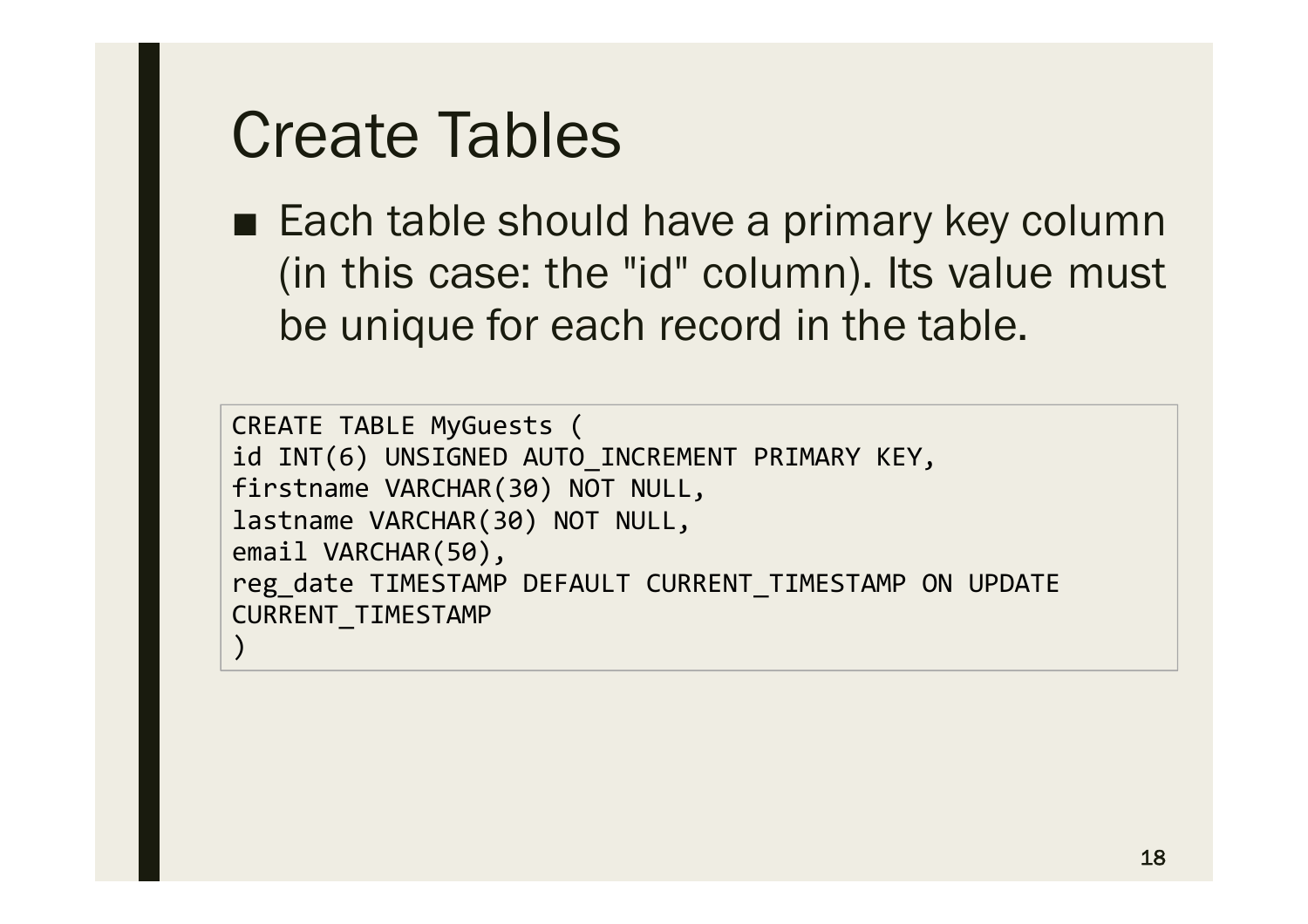```
<?php
$servername = "localhost";
$username = "username";
$password = "password";
$dbname = "myDB";
// Create connection
$conn = new mysqli($servername, $username, $password, $dbname);
// Check connection
if ($conn->connect_error) {
    die("Connection failed: " . $conn->connect_error);
}
```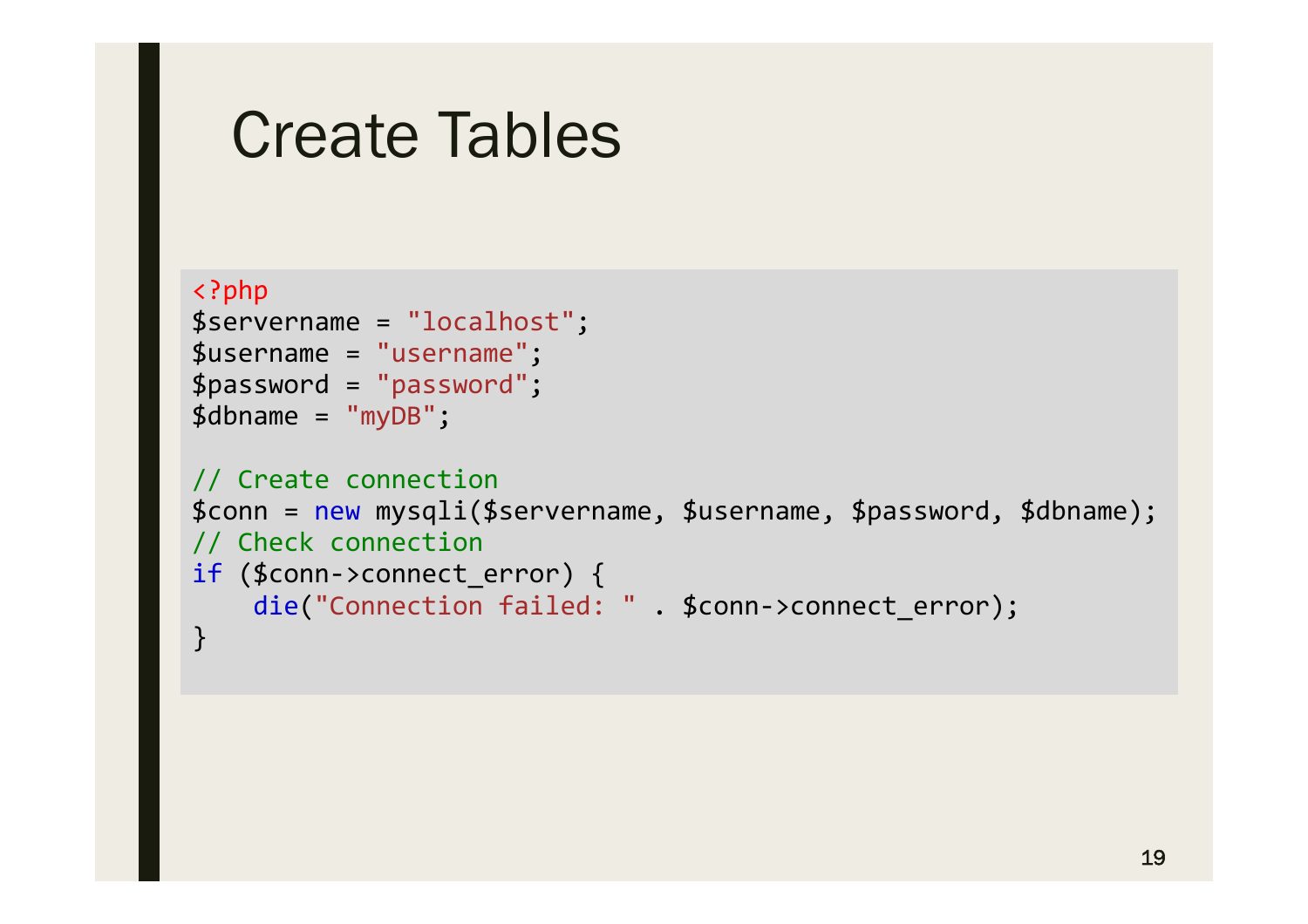```
// sql to create table
$sql = "CREATE TABLE MyGuests (
id INT(6) UNSIGNED AUTO_INCREMENT PRIMARY KEY,
firstname VARCHAR(30) NOT NULL,
lastname VARCHAR(30) NOT NULL,
email VARCHAR(50),
reg_date TIMESTAMP DEFAULT CURRENT_TIMESTAMP ON UPDATE 
CURRENT_TIMESTAMP
)";
if (\text{\$conn}\text{-}>\text{query}(\text{\$sq1}) == \text{TRUE}) {
    echo "Table MyGuests created successfully";
} else {
```

```
echo "Error creating table: " . $conn->error;
```

```
$conn->close();
?>
```
}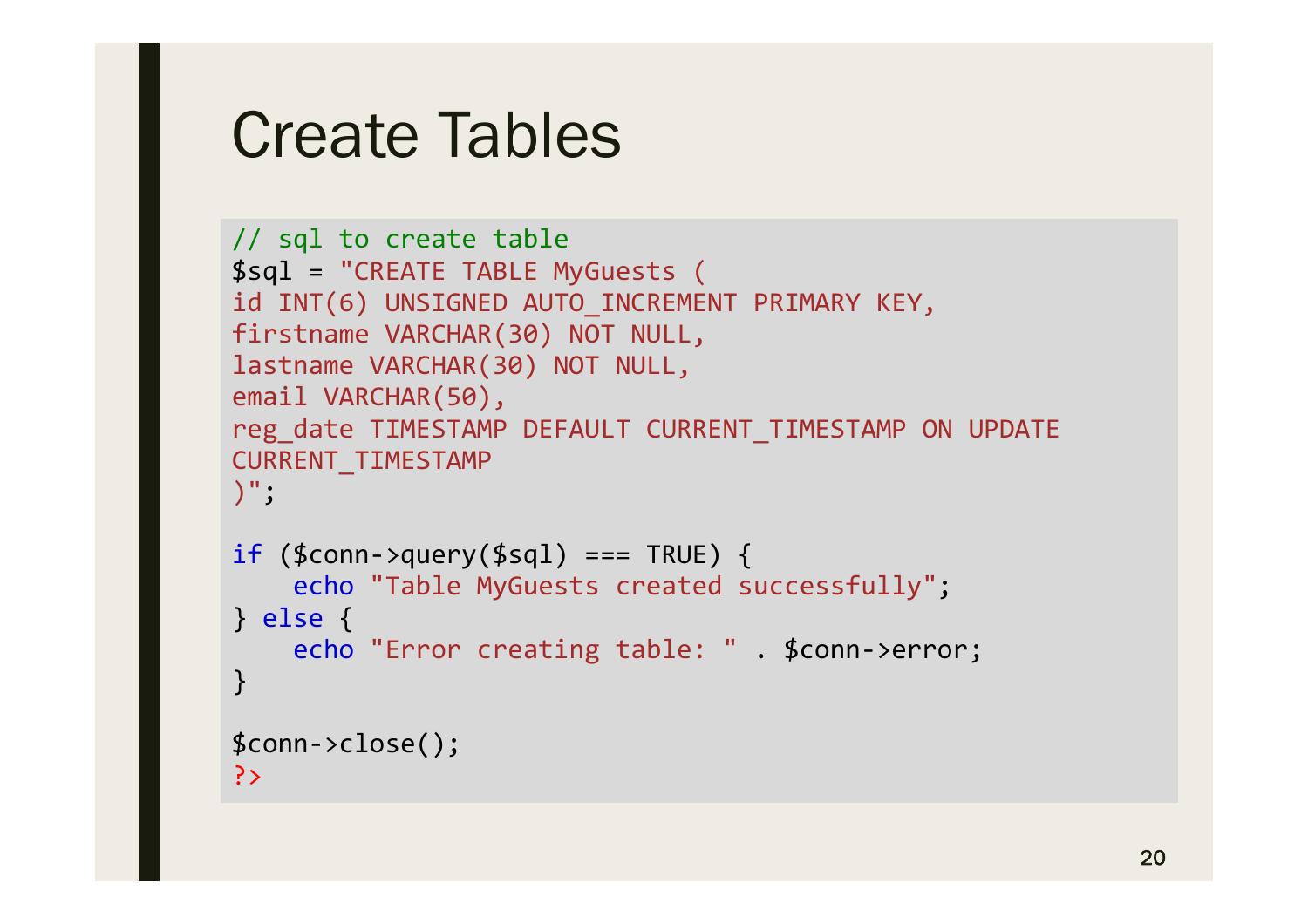#### Insert Data

- After a database and a table have been created, we can start adding data in them.
- Here are some syntax rules to follow:
	- The SQL query must be quoted in PHP
	- String values inside the SQL query must be quoted
	- Numeric values must not be quoted
	- The word NULL must not be quoted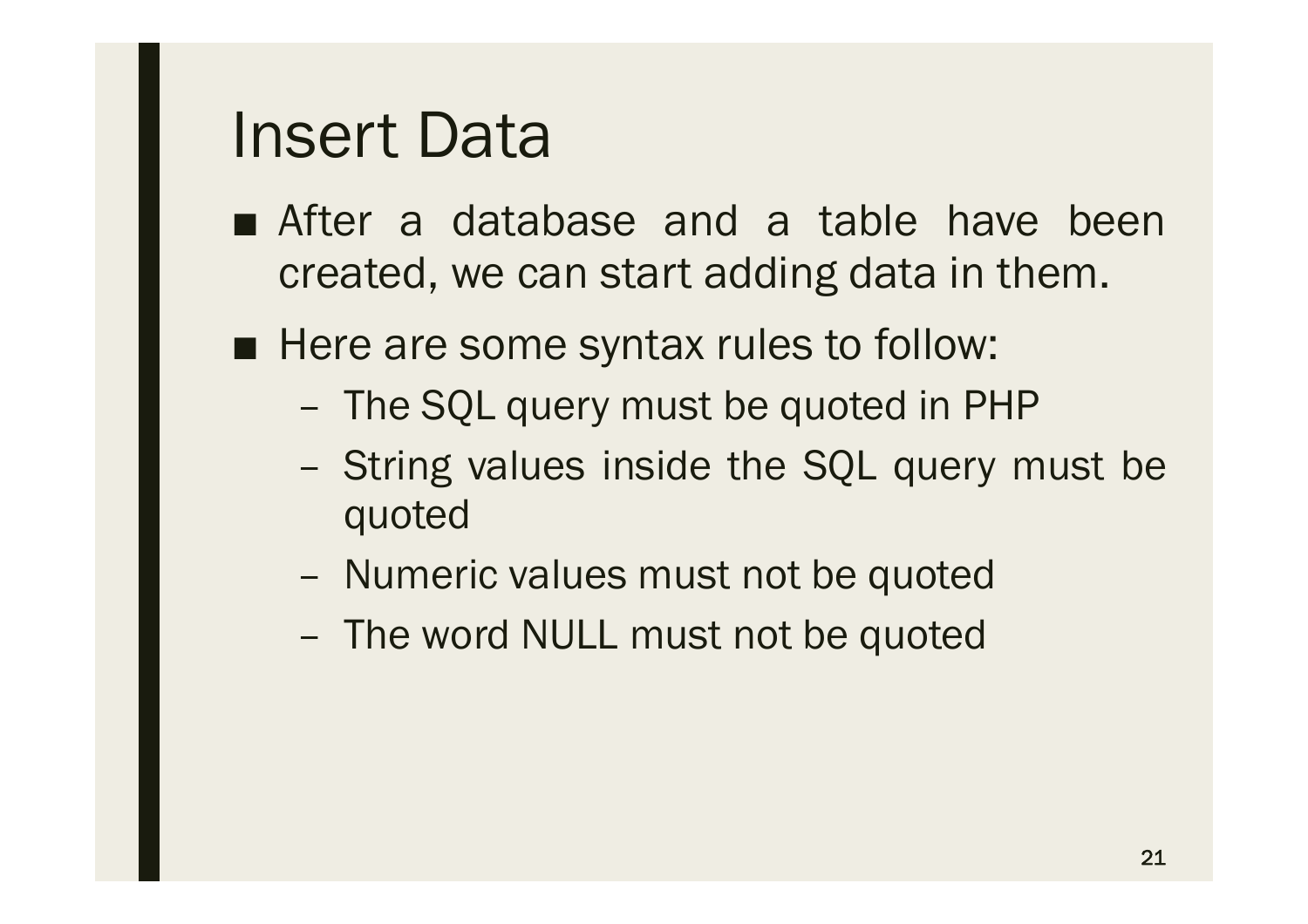#### Insert Data

■ The INSERT INTO statement is used to add new records to a MySQL table:

INSERT INTO table\_name (column1, column2, column3,...) VALUES (value1, value2, value3,...)

**A** If a column is AUTO INCREMENT (like the "id" column) or TIMESTAMP with default update of current\_timesamp (like the "reg\_date" column), it is no need to be specified in the SQL query; MySQL will automatically add the value.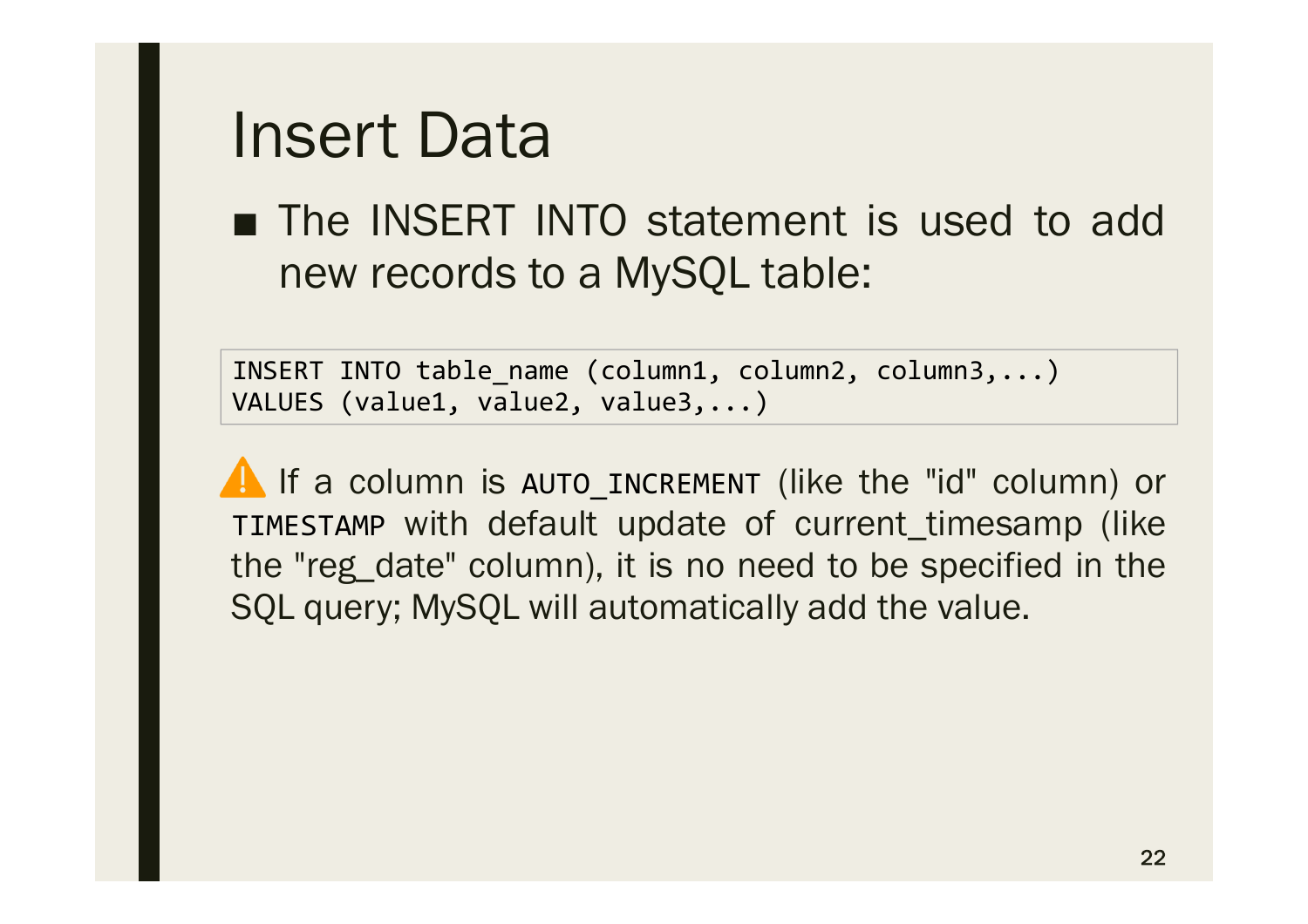#### Insert Data

```
<?php
$servername = "localhost";
$username = "username";
$password = "password";
$dbname = "myDB";
// Create connection
$conn = new mysqli($servername, $username, $password, $dbname);
// Check connection
if ($conn->connect_error) {
    die("Connection failed: " . $conn->connect_error);
}
```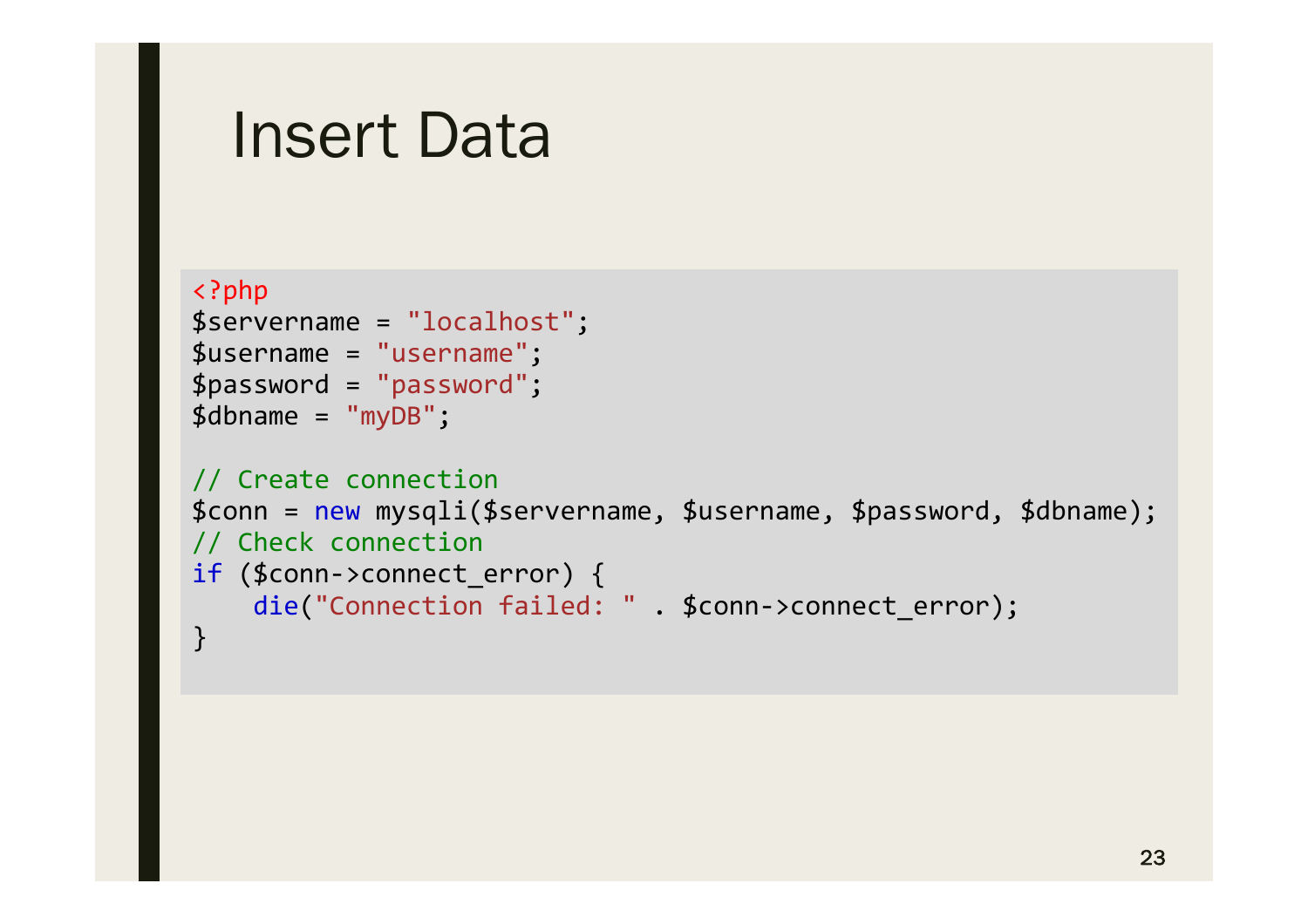```
Insert Data
$sql = "INSERT INTO MyGuests (firstname, lastname, email)
VALUES ('John', 'Doe', 'john@example.com')";
if ( $conn->query ($sq1) == TRUE ) {
   echo "New record created successfully";
} else {
    echo "Error: " . $sql . "<br>" . $conn->error;
}
$conn->close();
?>
```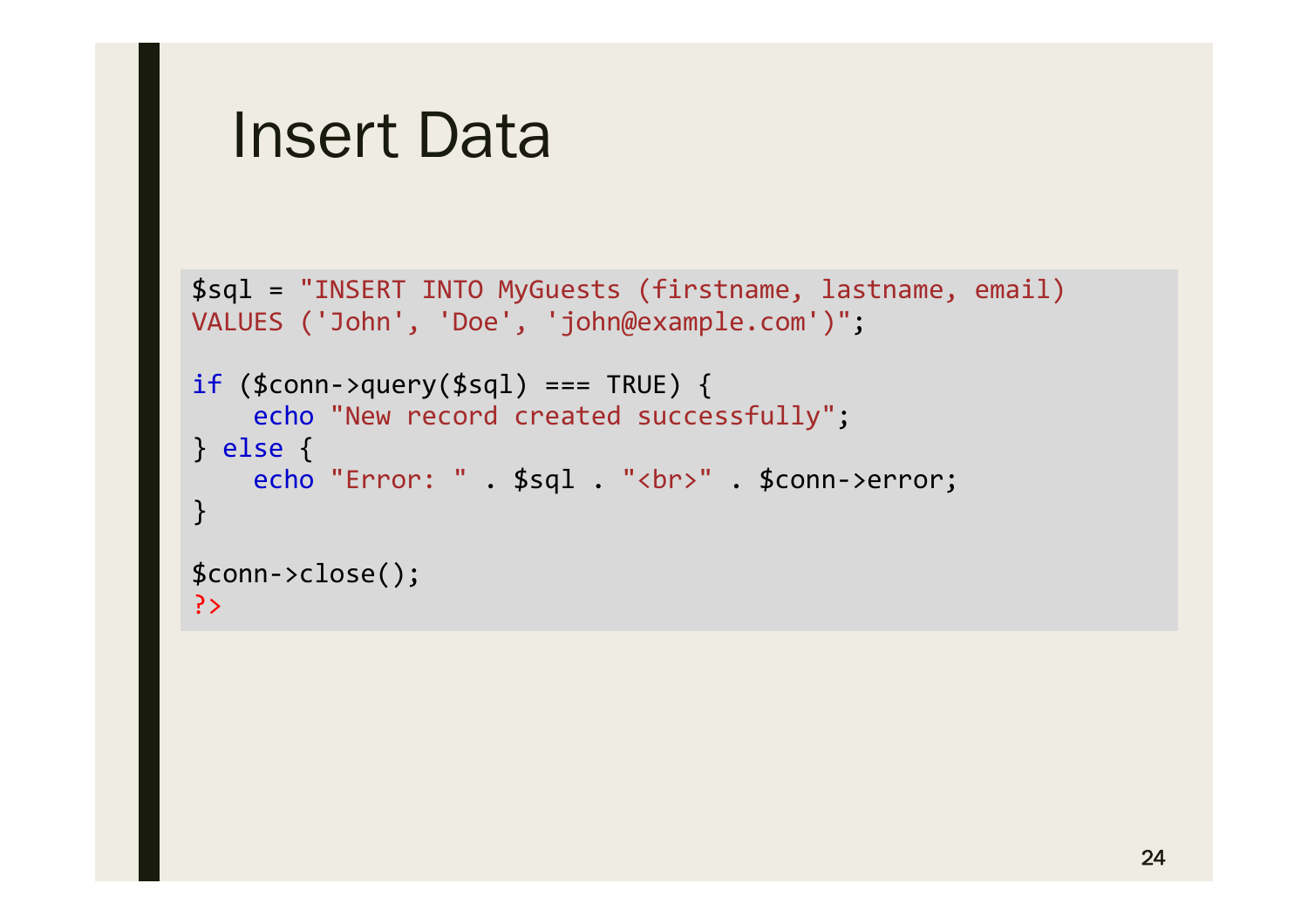## Get ID of Last Inserted Record

- If we perform an INSERT or UPDATE on a table with an AUTO\_INCREMENT field, we can get the ID of the last inserted/updated record immediately.
- In the table "MyGuests", the "id" column is an AUTO\_INCREMENT field:

```
CREATE TABLE MyGuests (
 id INT(6) UNSIGNED AUTO_INCREMENT PRIMARY KEY,
 firstname VARCHAR(30) NOT NULL,
 lastname VARCHAR(30) NOT NULL,
 email VARCHAR(50),
 reg date TIMESTAMP DEFAULT CURRENT TIMESTAMP ON UPDATE
CURRENT_TIMESTAMP
)
```
■ The following examples are equal to the examples from the previous example, except that we have added one single line of code to retrieve the ID of the last inserted record. We also echo the last inserted ID: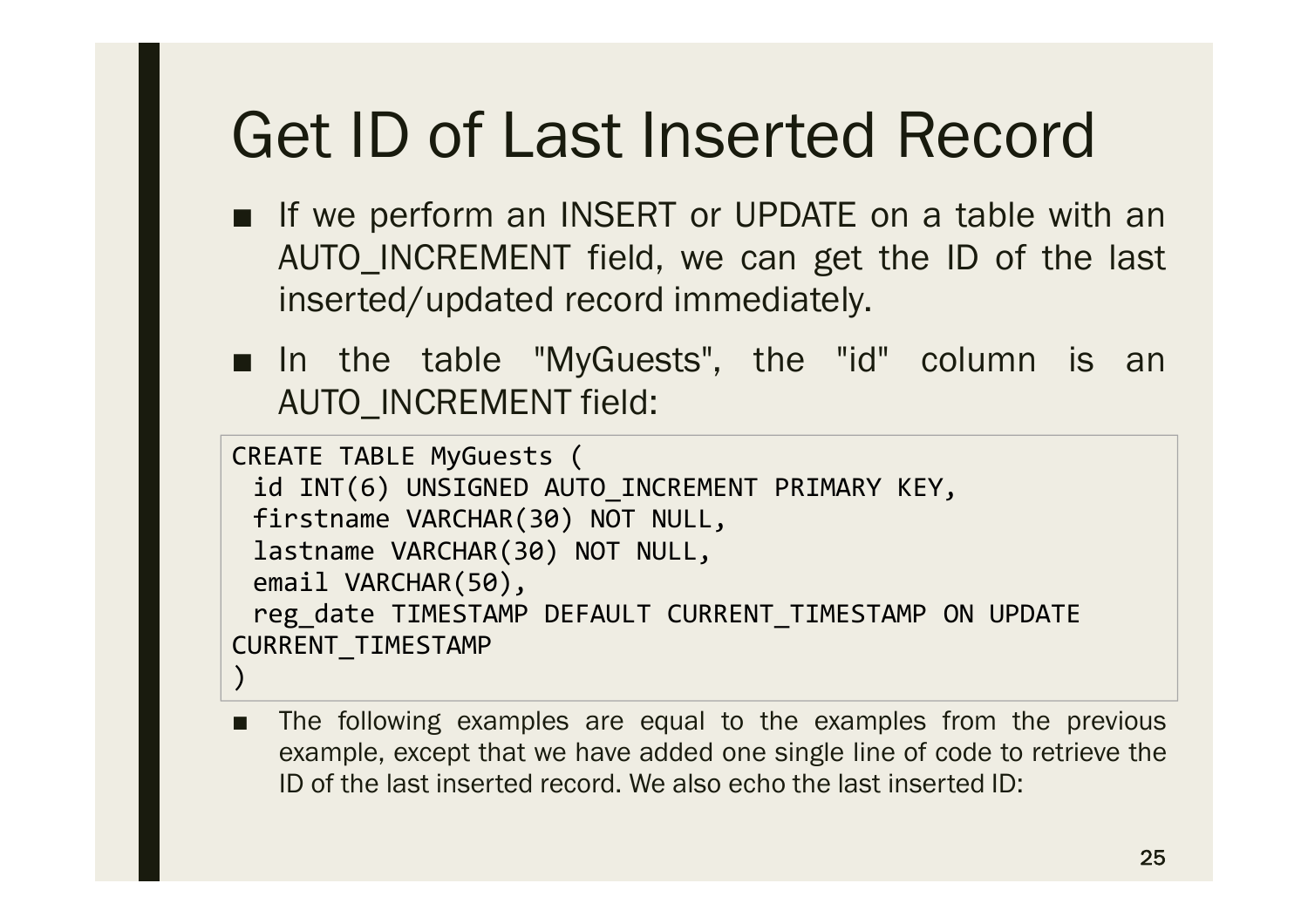#### Get ID of Last Inserted Record

```
<?php
$servername = "localhost";
$username = "username";
$password = "password";
$dbname = "myDB";
// Create connection
$conn = new mysqli($servername, $username, $password, $dbname);
// Check connection
if ($conn->connect_error) {
    die("Connection failed: " . $conn->connect_error);
}
```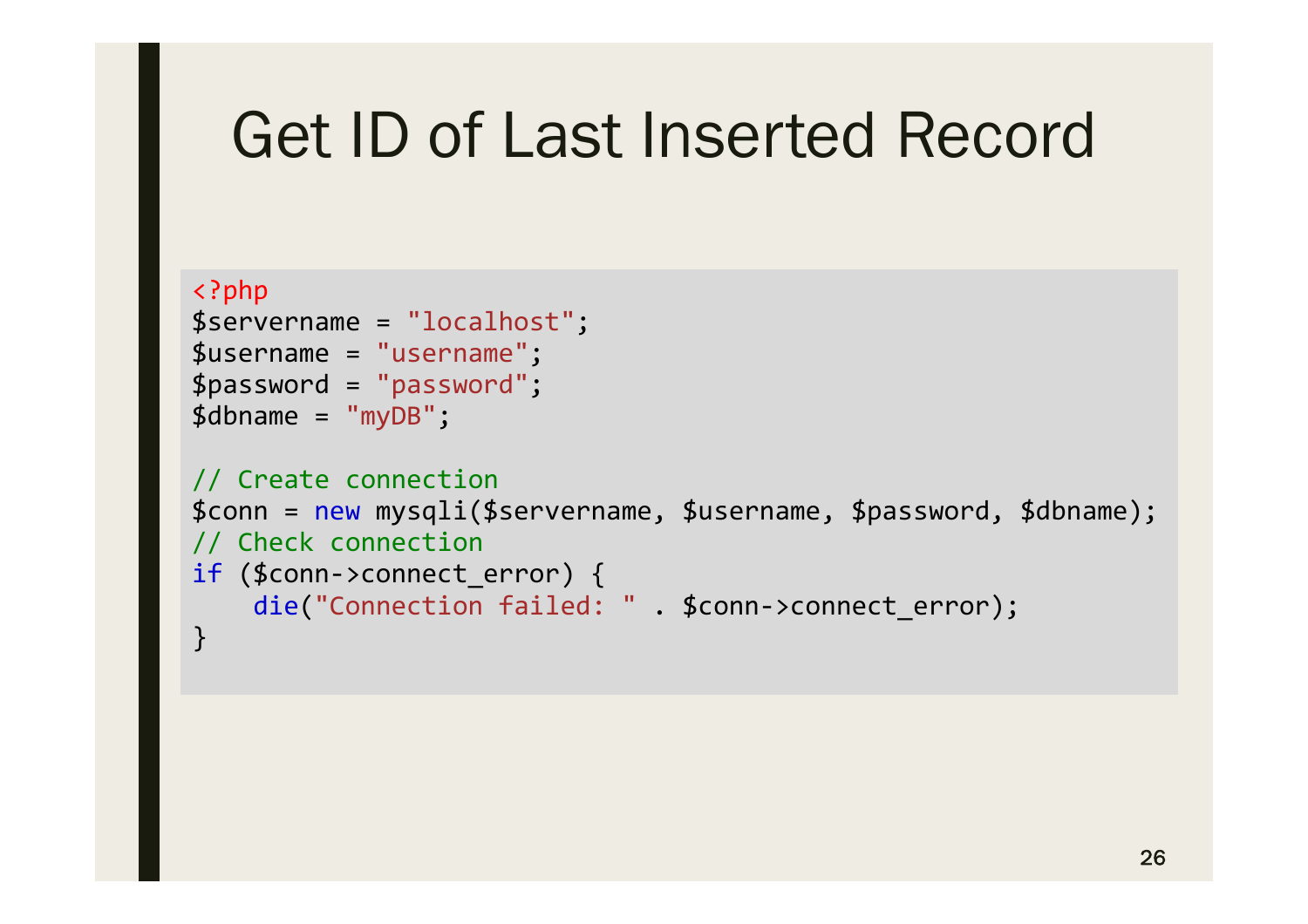#### Get ID of Last Inserted Record

```
$sql = "INSERT INTO MyGuests (firstname, lastname, email)
VALUES ('John', 'Doe', 'john@example.com')";
```

```
if (\text{\$conn}\text{-}\text{square}(\text{\$sq1}) == \text{TRUE}) {
    $last id = $conn->insert id;
    echo "New record created successfully. Last inserted ID is: 
". $last id;
} else {
    echo "Error: " . $sql . "<br>" . $conn->error;
}
$conn->close();
?>
```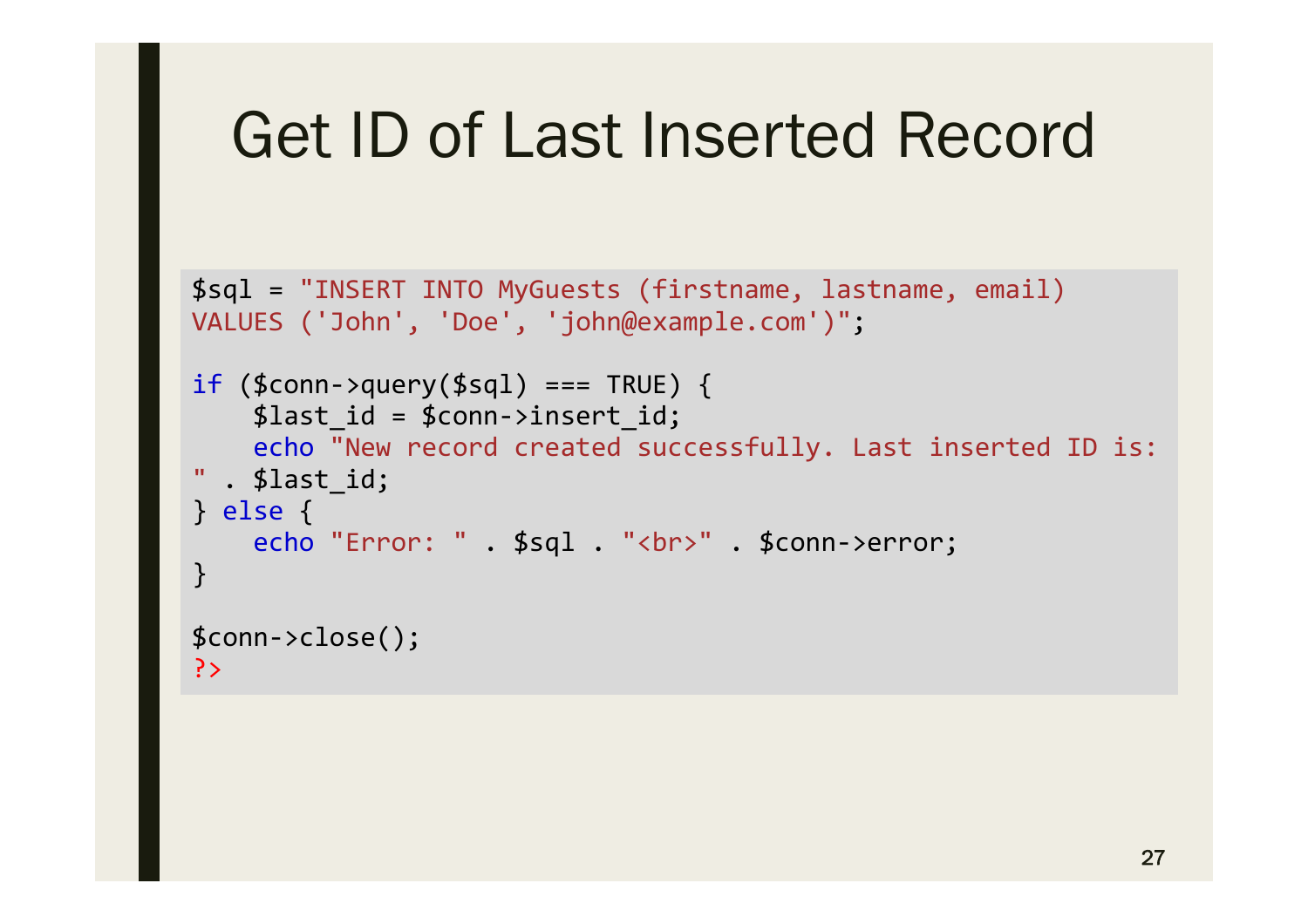#### Insert Multiple Records

- Multiple SQL statements must be executed with the mysqli\_multi\_query() function.
- The following examples add three new records to the "MyGuests" table:

```
<?php
$servername = "localhost";
$username = "username";
$password = "password";
$dbname = "myDB";
// Create connection
$conn = new mysqli($servername, $username, $password, $dbname);
// Check connection
if ($conn->connect_error) {
    die("Connection failed: " . $conn->connect_error);
}
```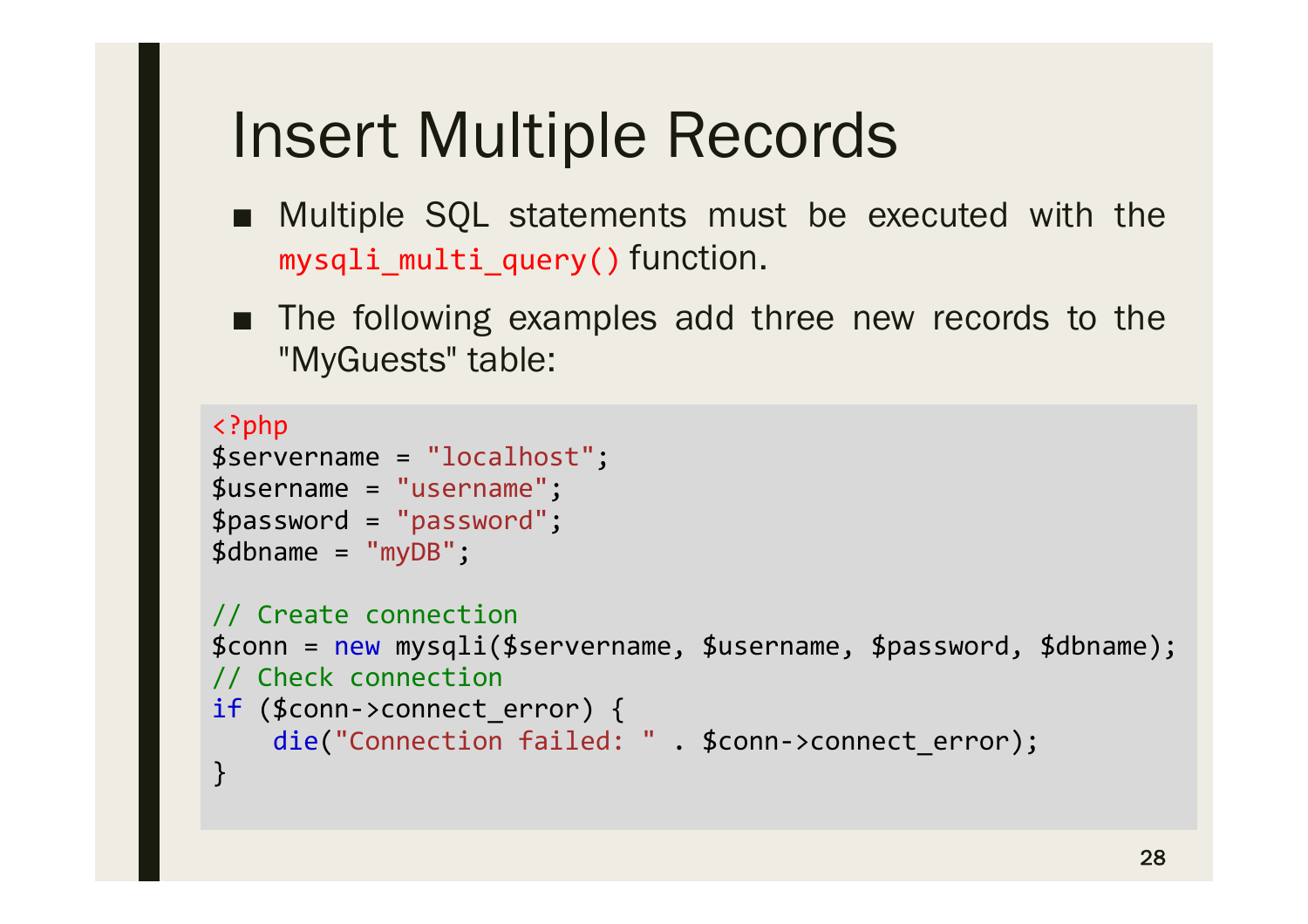#### Insert Multiple Records

```
$sql = "INSERT INTO MyGuests (firstname, lastname, email)
VALUES ('John', 'Doe', 'john@example.com');";
$sql .= "INSERT INTO MyGuests (firstname, lastname, email)
VALUES ('Mary', 'Moe', 'mary@example.com');";
$sql .= "INSERT INTO MyGuests (firstname, lastname, email)
VALUES ('Julie', 'Dooley', 'julie@example.com')";
```

```
if ($conn->multi query($sql) === TRUE) {
    echo "New records created successfully";
} else {
    echo "Error: " . $sql . "<br>" . $conn->error;
}
$conn->close();
```
?>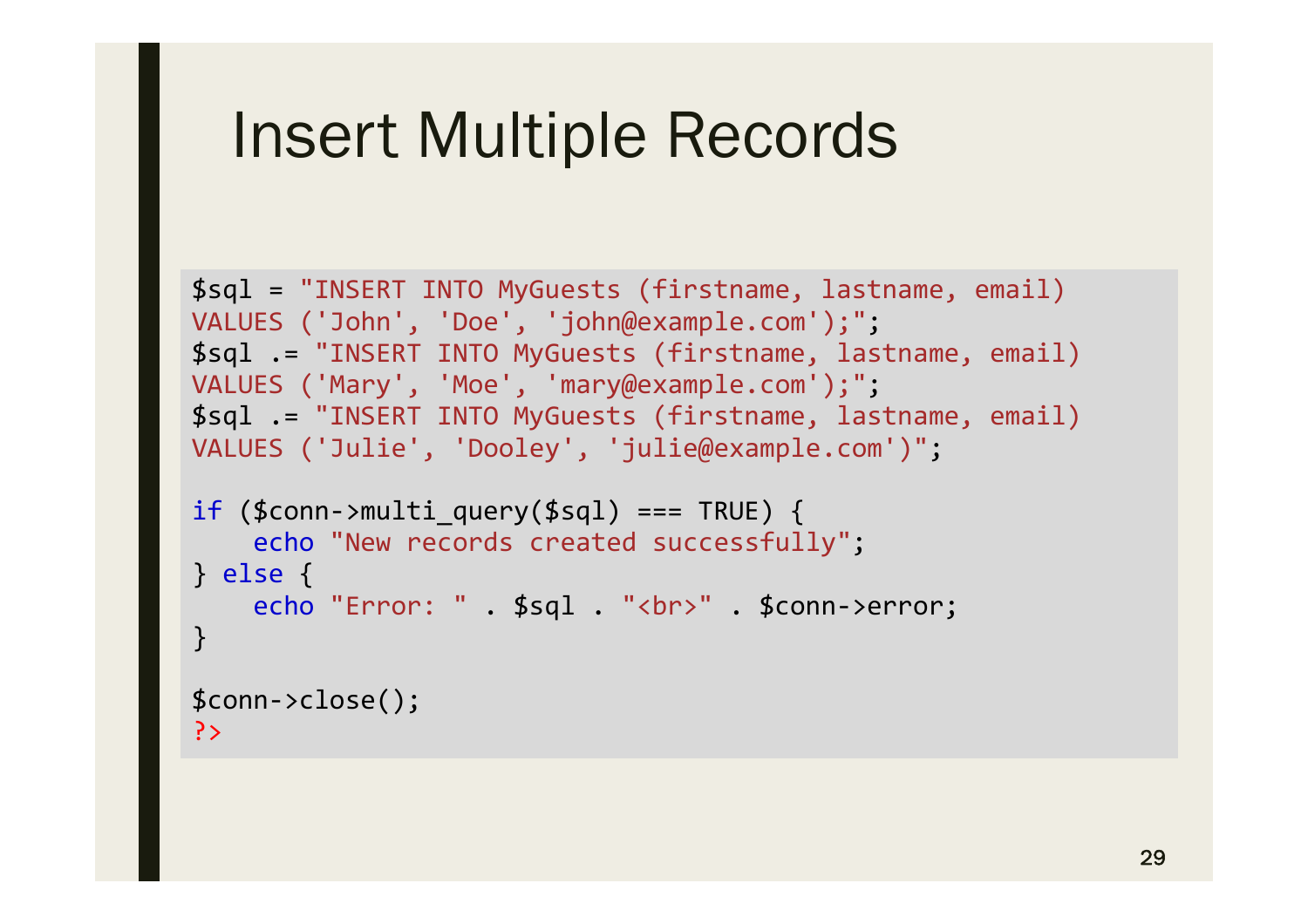- Prepared statements are very useful against SQL injections.
- A prepared statement is a feature used to execute the same (or similar) SQL statements repeatedly with high efficiency.
- Prepared statements basically work like this:
	- 1. Prepare: An SQL statement template is created and sent to the database. Certain values are left unspecified, called parameters (labeled "?"). Example: INSERT INTO MyGuests VALUES(?, ?, ?)
	- 2. The database parses, compiles, and performs query optimization on the SQL statement template, and stores the result without executing it
	- 3. Execute: At a later time, the application binds the values to the parameters, and the database executes the statement. The application may execute the statement as many times as it wants with different values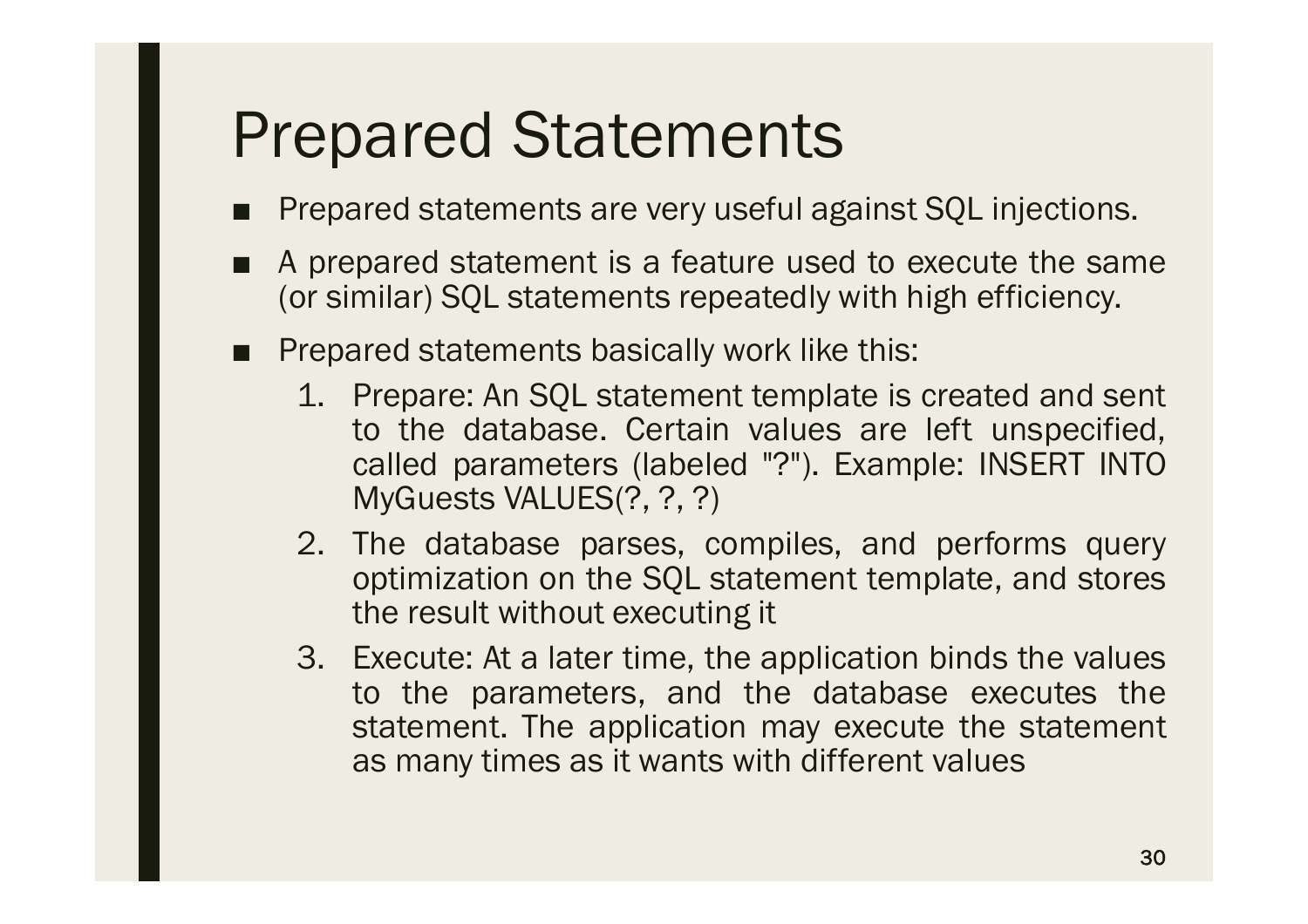- Compared to executing SQL statements directly, prepared statements have three main advantages:
	- *Prepared statements reduce parsing time as the preparation on the query is done only once (although the statement is executed multiple times)*
	- *Bound parameters minimize bandwidth to the server as you need send only the parameters each time, and not the whole query*
	- *Prepared statements are very useful against SQL injections, because parameter values, which are transmitted later using a different protocol, need not be correctly escaped. If the original statement template is not derived from external input, SQL injection cannot occur.*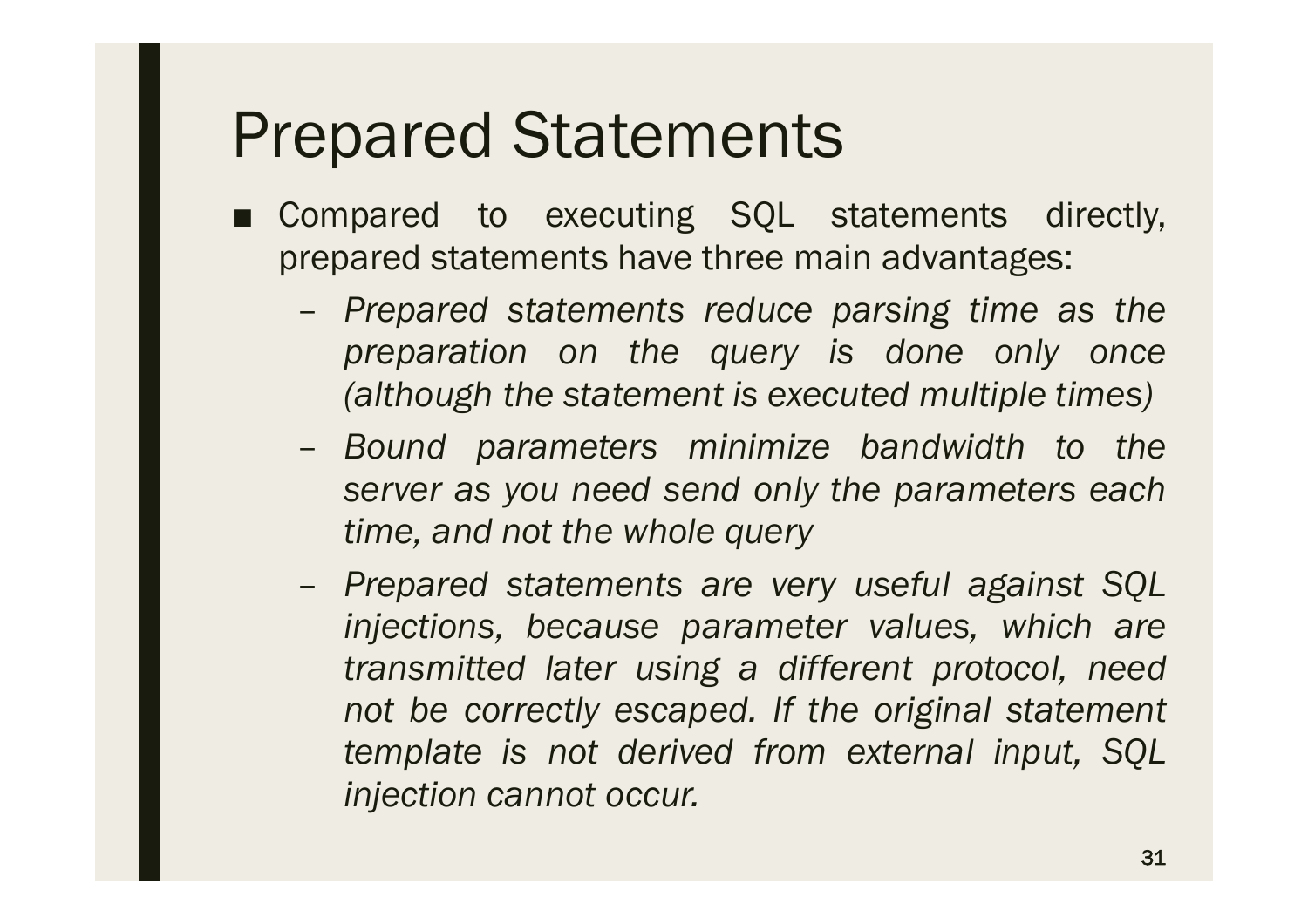■ Prepared Statements in MySQLi

```
<?php
$servername = "localhost";
$username = "username";
$password = "password";
$dbname = "myDB";
// Create connection
$conn = new mysqli($servername, $username, $password, $dbname);
// Check connection
if ($conn->connect_error) {
    die("Connection failed: " . $conn->connect_error);
}
// prepare and bind
$stmt = $conn->prepare("INSERT INTO MyGuests (firstname, 
lastname, email) VALUES (?, ?, ?)");
$stmt->bind_param("sss", $firstname, $lastname, $email);
```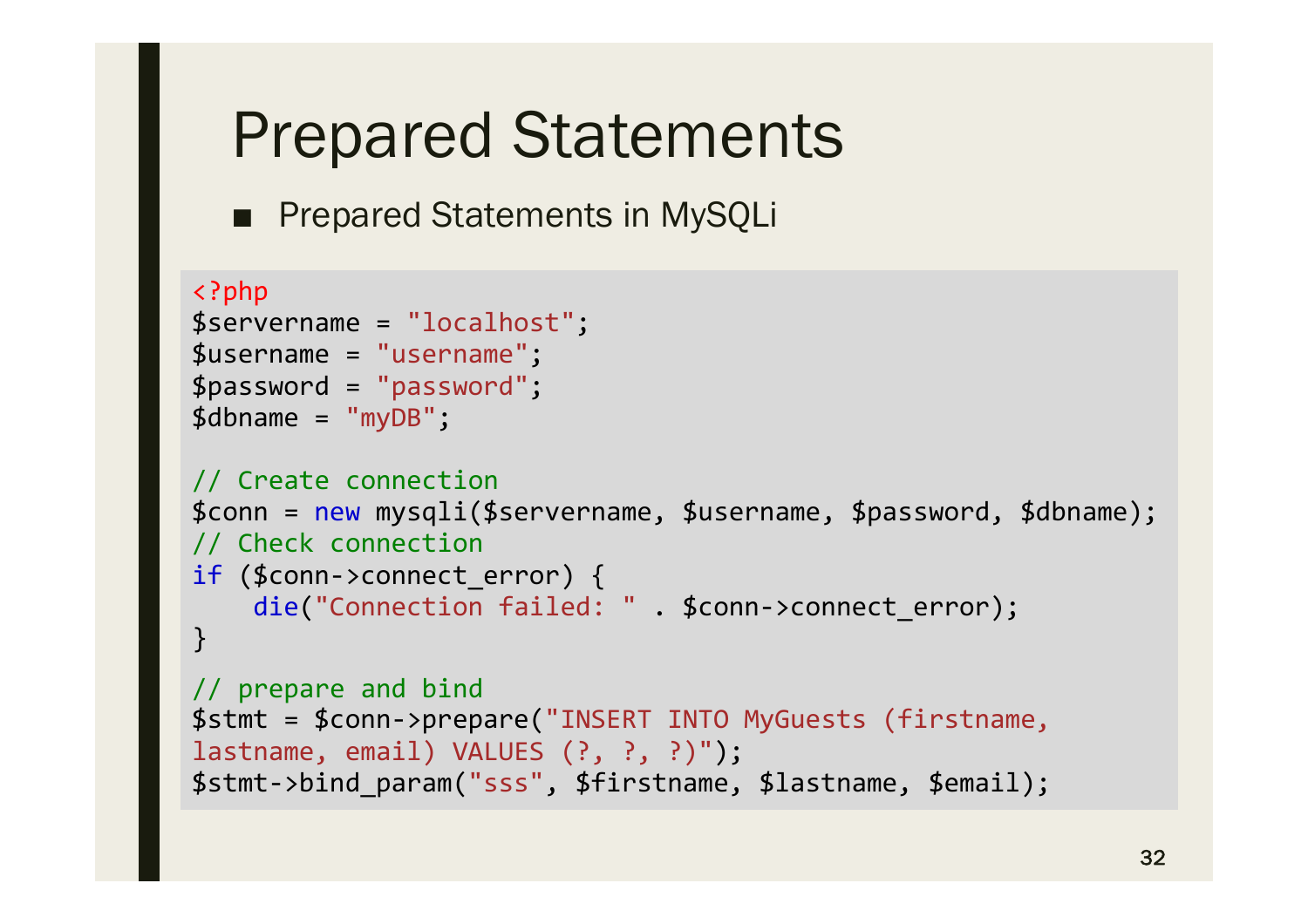```
// set parameters and execute
$firstname = "John";
$lastname = "Doe";
$email = "john@example.com";
$stmt->execute();
```

```
$firstname = "Mary";
$lastname = "Moe";
$email = "mary@example.com";
$stmt->execute();
```

```
$firstname = "Julie";
$lastname = "Dooley";
$email = "julie@example.com";
$stmt->execute();
```
echo "New records created successfully";

```
$stmt->close();
$conn->close();
?>
```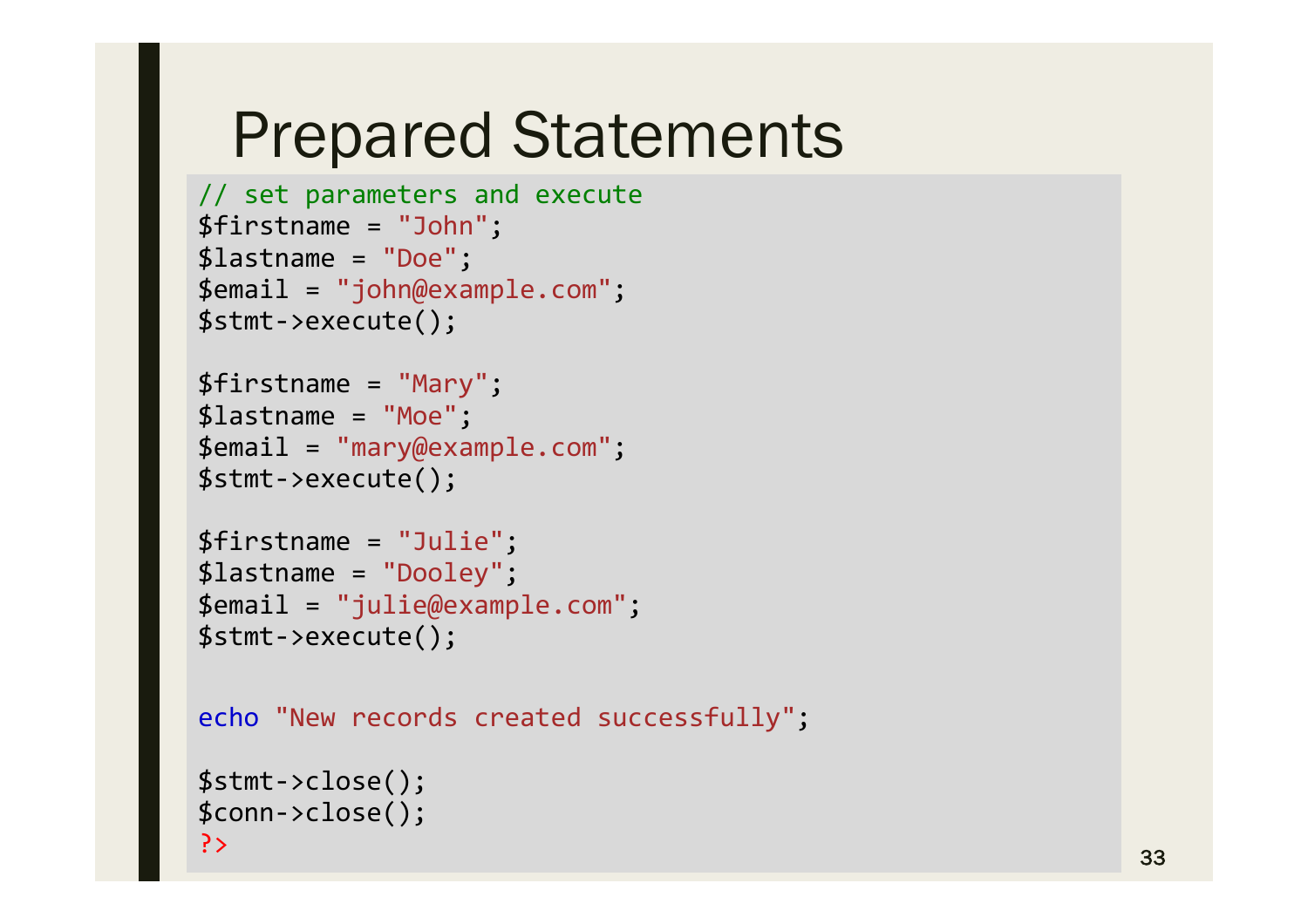■ Code lines to explain from the example:

INSERT INTO MyGuests (firstname, lastname, email) VALUES (?, ?, ?)

- In our SQL, we insert a question mark (?) where we want to substitute in an integer, string, double or blob value.
- Then, have a look at the bind\_param() function:

\$stmt->bind\_param("sss", \$firstname, \$lastname, \$email);

■ This function binds the parameters to the SQL query and tells the database what the parameters are. The "sss" argument lists the types of data that the parameters are. The s character tells mysql that the parameter is a string.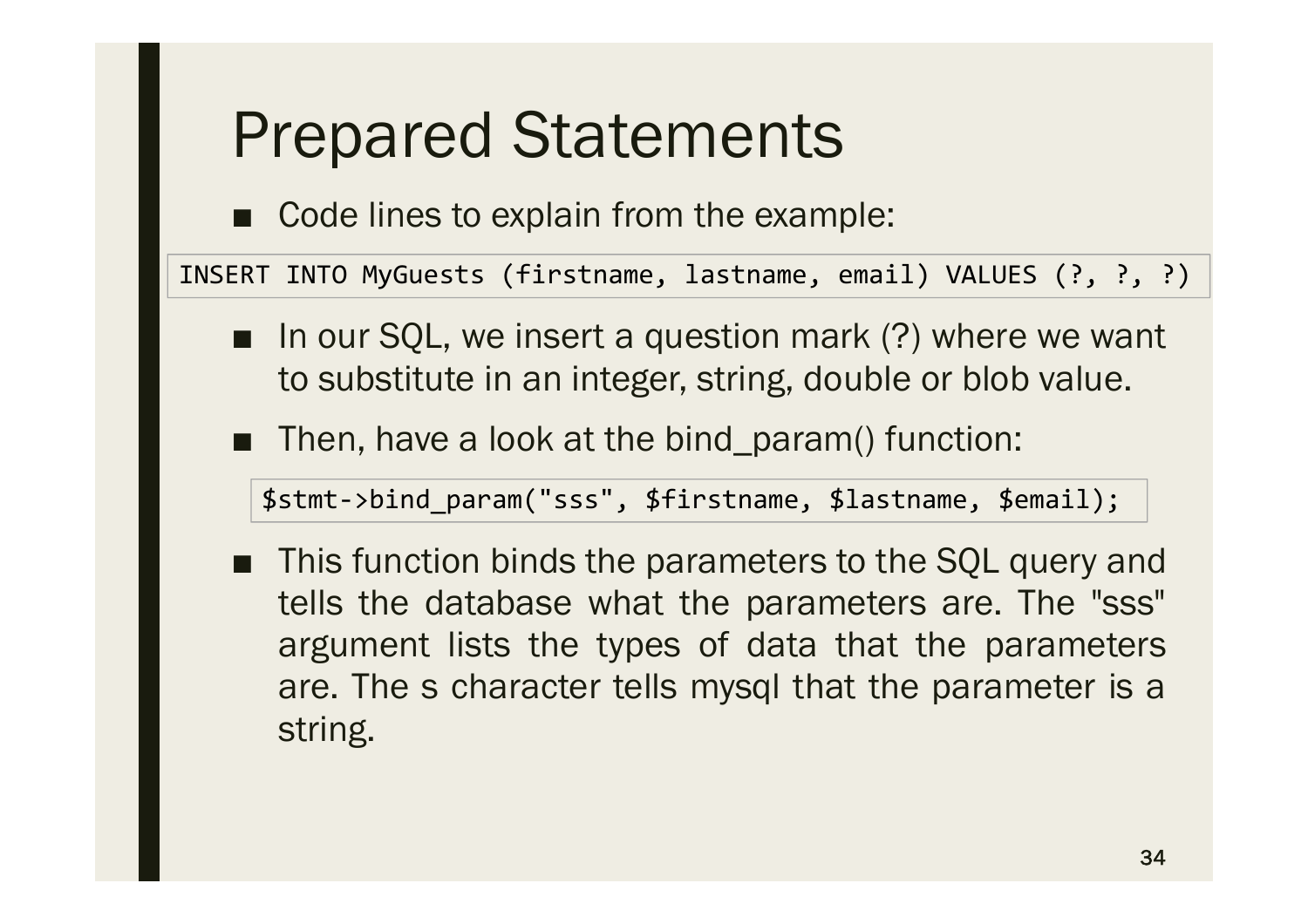- The argument may be one of four types:
	- i integer
	- d double
	- s string
	- b BLOB
- We must have one of these for each parameter.
- By telling mysql what type of data to expect, we minimize the risk of SQL injections.

**A** If we want to insert any data from external sources (like user input), it is very important that the data is sanitized and validated.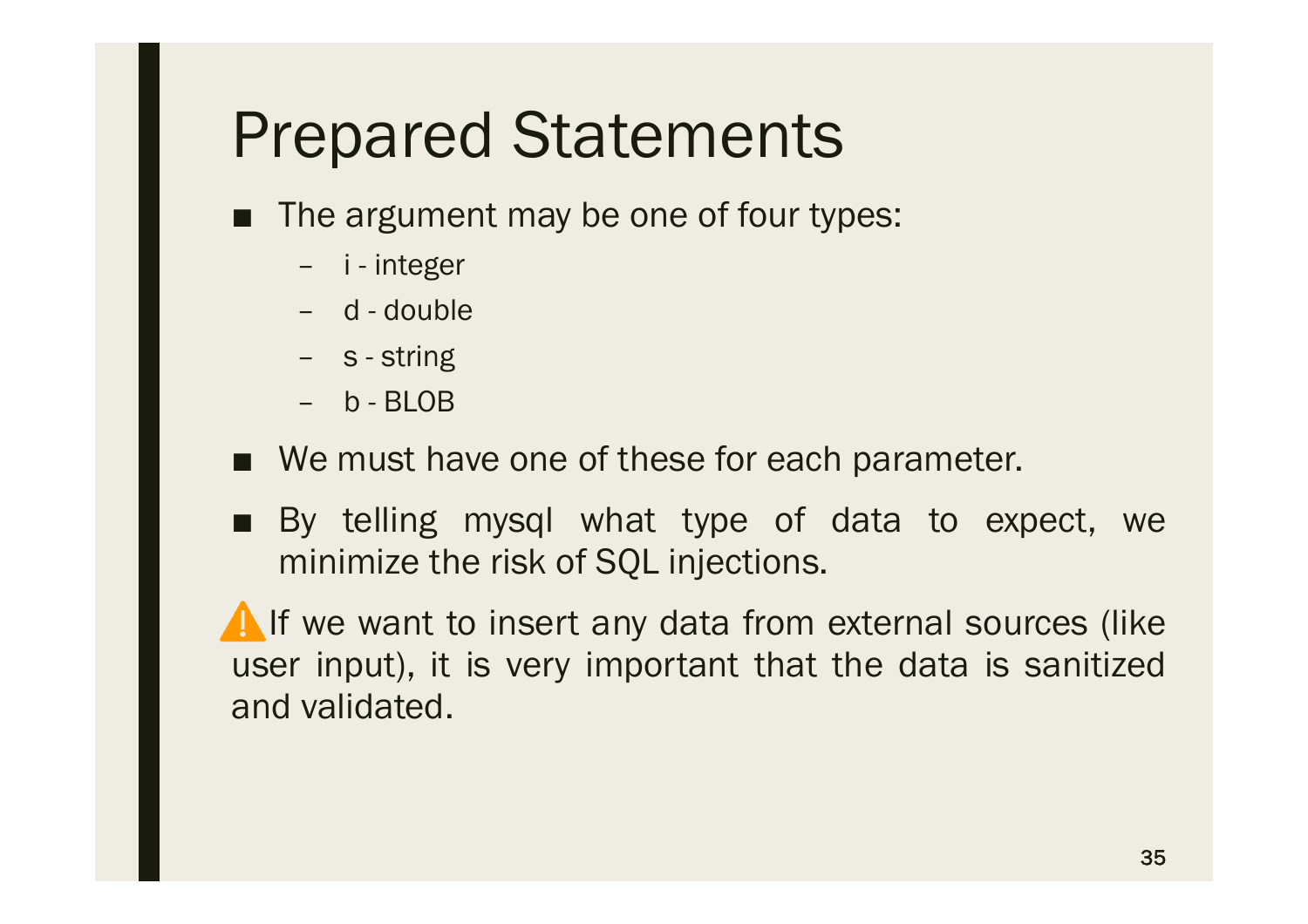■ he SELECT statement is used to select data from one or more tables:

SELECT column\_name(s) FROM table\_name

or we can use the  $*$  character to select ALL columns from a table:

SELECT \* FROM table\_name

- In DB course, you have learned similar queries
- As you know, you can specify the condition(s) for SELECT query:

SELECT column\_name(s) FROM table\_name WHERE condition(s)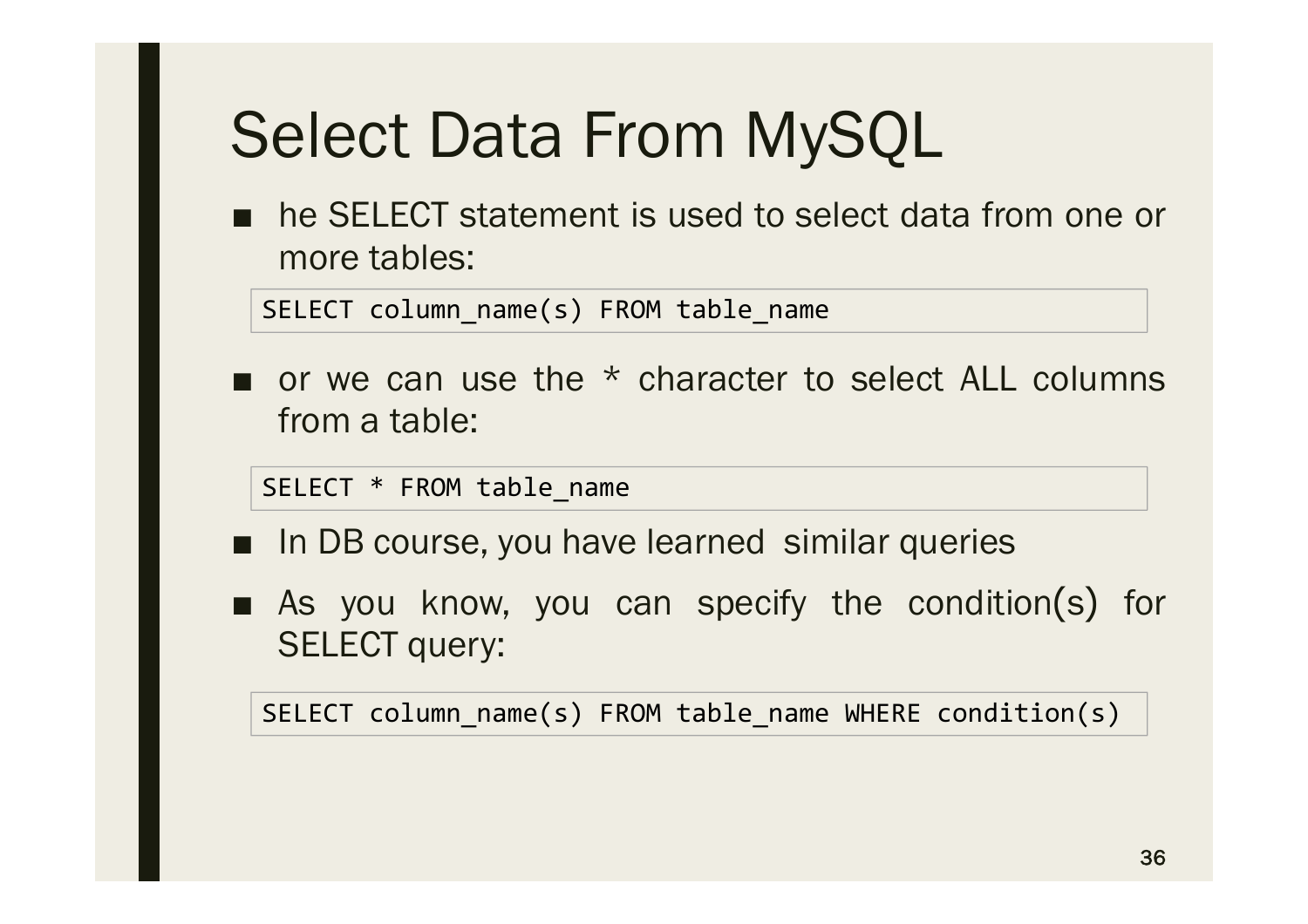■ The following example selects the id, firstname and lastname columns from the MyGuests table and displays it on the page:(MySQLi)

```
<?php
$servername = "localhost";
$username = "username";
$password = "password";
$dbname = "myDB";
// Create connection
$conn = new mysqli($servername, $username, $password, $dbname);
// Check connection
if ($conn->connect_error) {
    die("Connection failed: " . $conn->connect_error);
}
```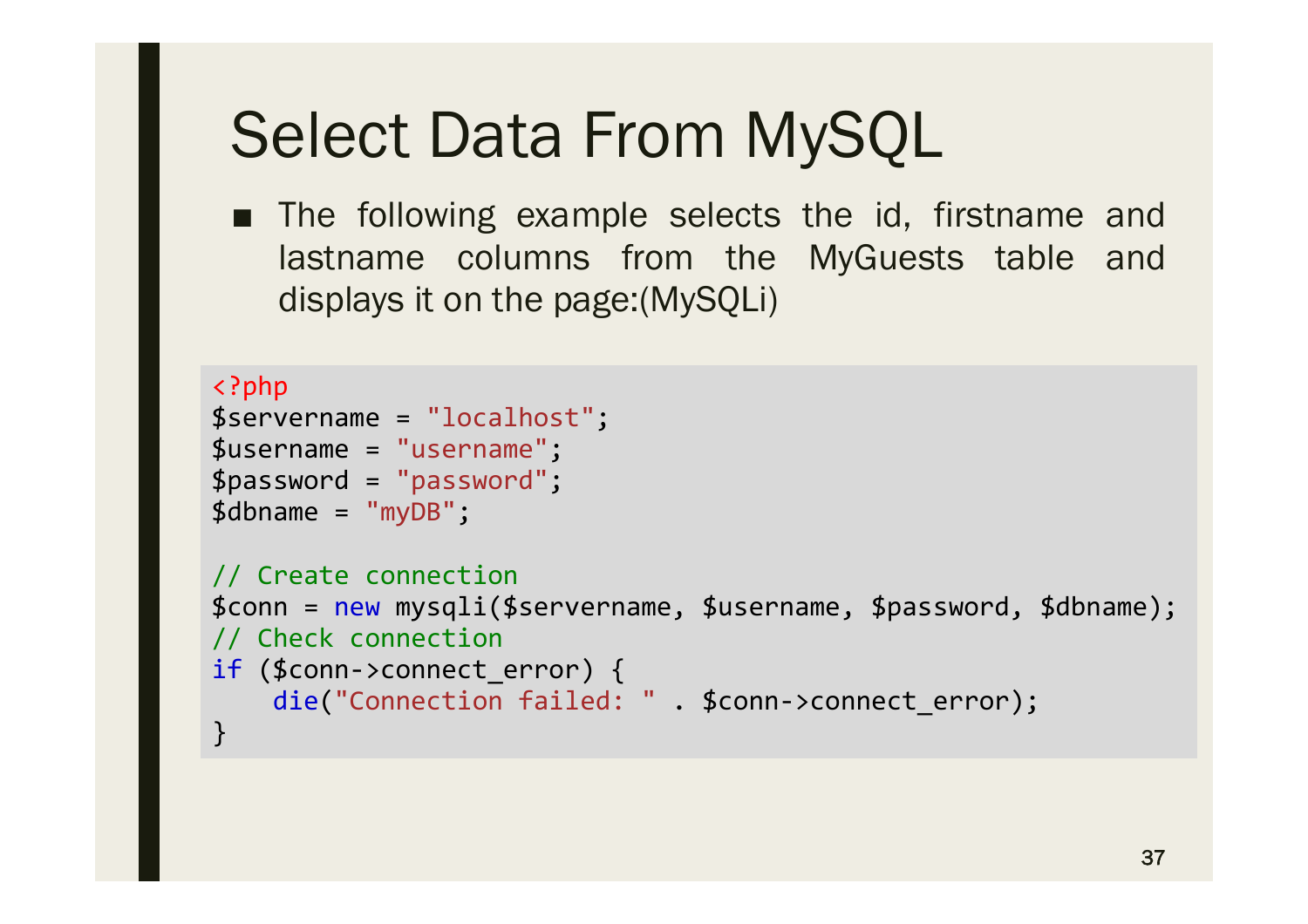```
$sql = "SELECT id, firstname, lastname FROM MyGuests";
$result = $conn\text{-}square ($sg1);if ($result->num_rows > \theta) {
    // output data of each row
    while($row = $result->fetch assoc()) {
        echo "id: " . $row["id"]. " - Name: " . 
$row["firstname"]. " " . $row["lastname"]. "<br>";
    }
} else {
    echo "0 results";
}
$conn->close();
?>
```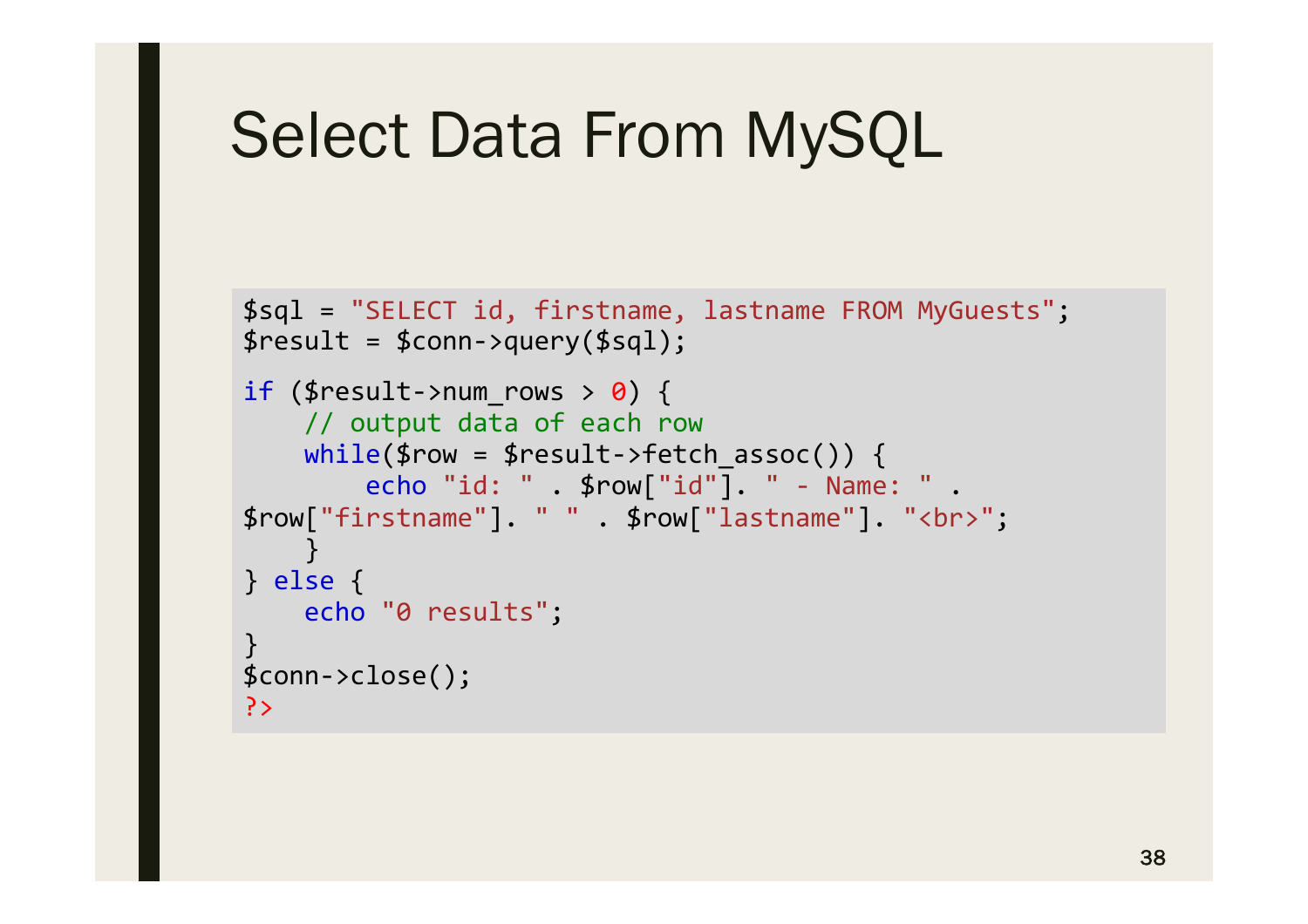## Delete Data From MySQL Table

■ The DELETE statement is used to delete records from a table:

DELETE FROM table name WHERE some column = some value

Notice the WHERE clause in the DELETE syntax: The WHERE clause specifies which record or records that should be deleted. If you omit the WHERE clause, all records will be deleted!

■ Let's look at the "MyGuests" table:

|   | id   firstname   lastname |               | email             | reg_date                             |
|---|---------------------------|---------------|-------------------|--------------------------------------|
|   | John                      | Doe           | john@example.com  | 2014-10-22 14:26:15                  |
| 2 | Mary                      | Moe           |                   | mary@example.com 2014-10-23 10:22:30 |
| 3 | Julie                     | <b>Dooley</b> | julie@example.com | 2014-10-26 10:48:23                  |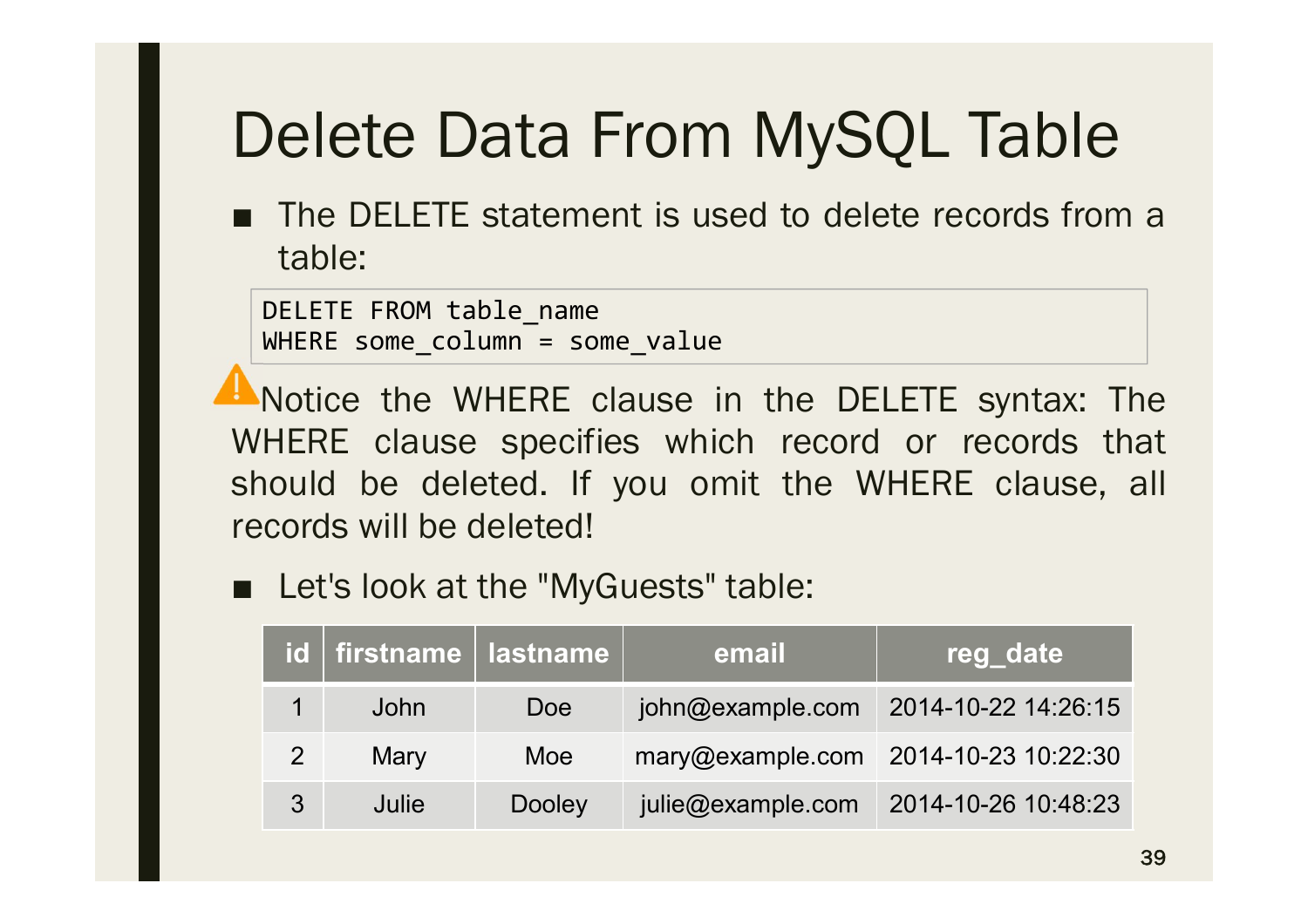■ The following examples delete the record with id=3 in the "MyGuests" table:

```
<?php
$servername = "localhost";
$username = "username";
$password = "password";
$dbname = "myDB";
// Create connection
$conn = new mysqli($servername, $username, $password, $dbname);
// Check connection
if ($conn->connect_error) {
    die("Connection failed: " . $conn->connect_error);
}
```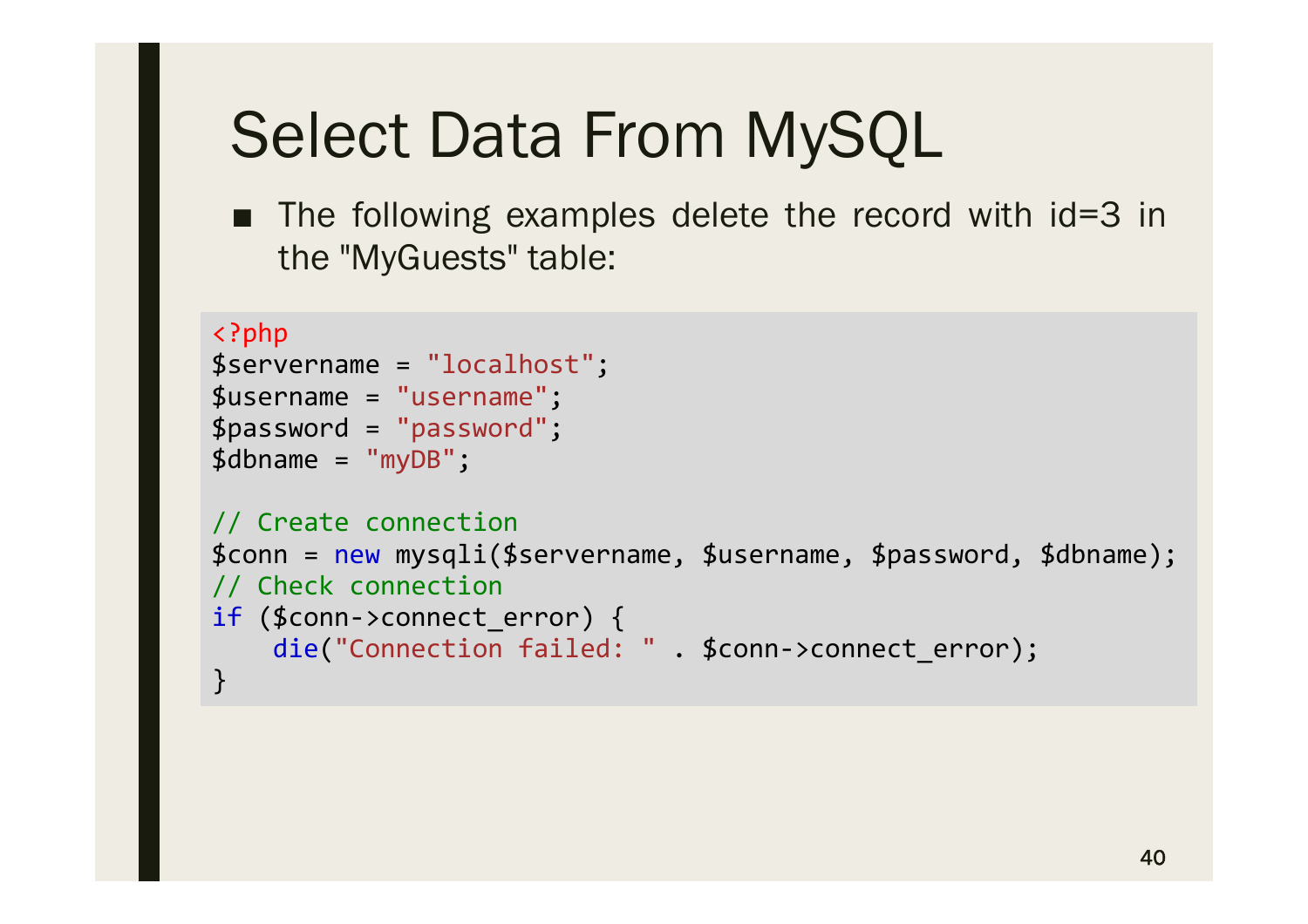```
// sql to delete a record
$sql = "DELETE FROM MyGuests WHERE id=3";
if (\text{\$conn}\text{-}>\text{query}(\text{\$sq1}) == \text{TRUE}) {
    echo "Record deleted successfully";
} else {
    echo "Error deleting record: " . $conn->error;
}
$conn->close();
?>
```
■ After the record is deleted, the table will look like this:

| id firstname lastname |            | email | reg date                             |
|-----------------------|------------|-------|--------------------------------------|
| John                  | <b>Doe</b> |       | john@example.com 2014-10-22 14:26:15 |
| Mary                  | Moe        |       | mary@example.com 2014-10-23 10:22:30 |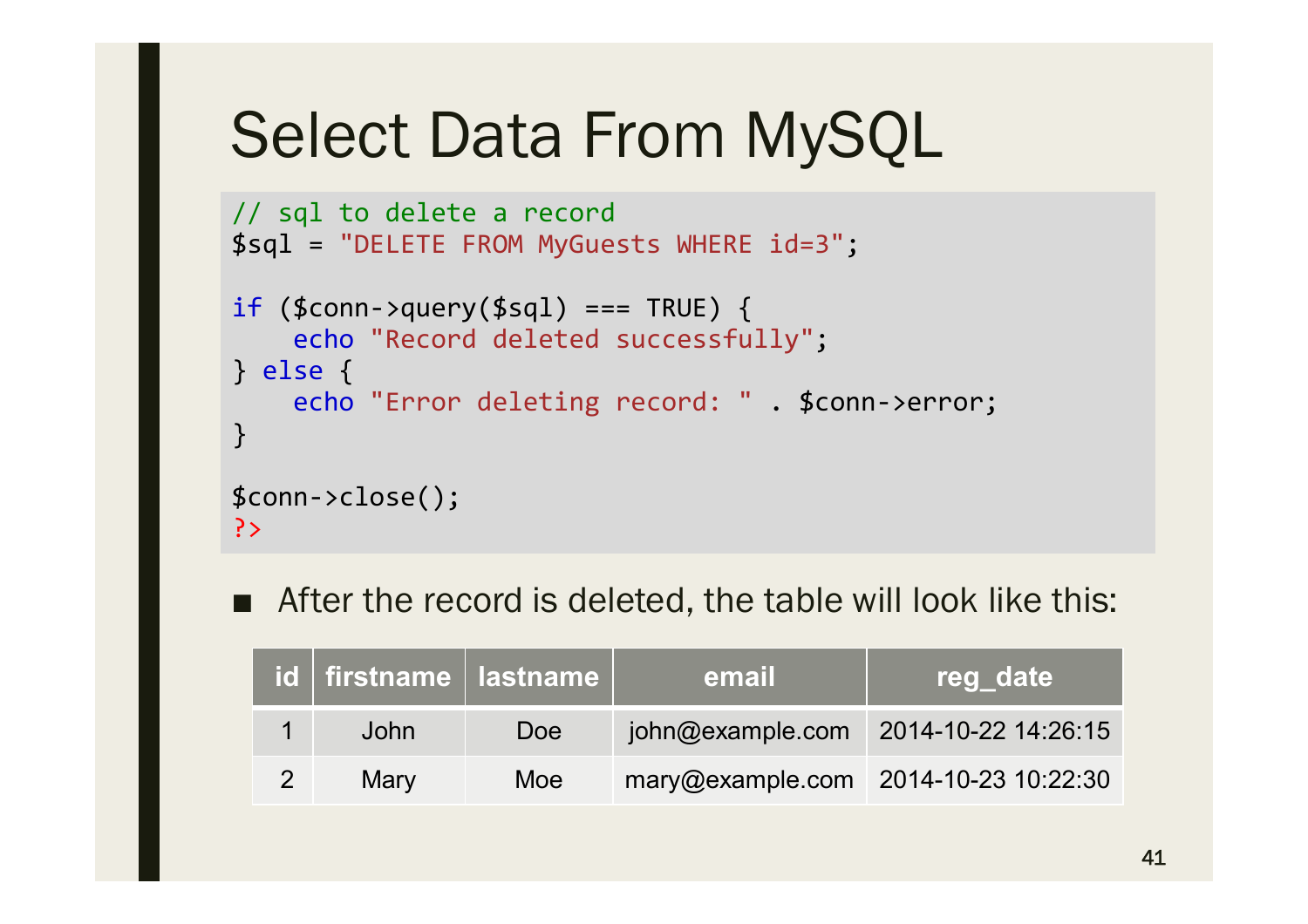## Update Data In a MySQL Table

■ The UPDATE statement is used to update existing records in a table:

UPDATE table\_name SET column1=value, column2=value2,... WHERE some column=some value

Notice the WHERE clause in the UPDATE syntax: The WHERE clause specifies which record or records that should be updated. If you omit the WHERE clause, all records will be updated!

■ Let's look at the "MyGuests" table:

| id   firstname   lastname |            | email                                | reg date                             |
|---------------------------|------------|--------------------------------------|--------------------------------------|
| John                      | <b>Doe</b> |                                      | john@example.com 2014-10-22 14:26:15 |
| Marv                      | Moe        | mary@example.com 2014-10-23 10:22:30 |                                      |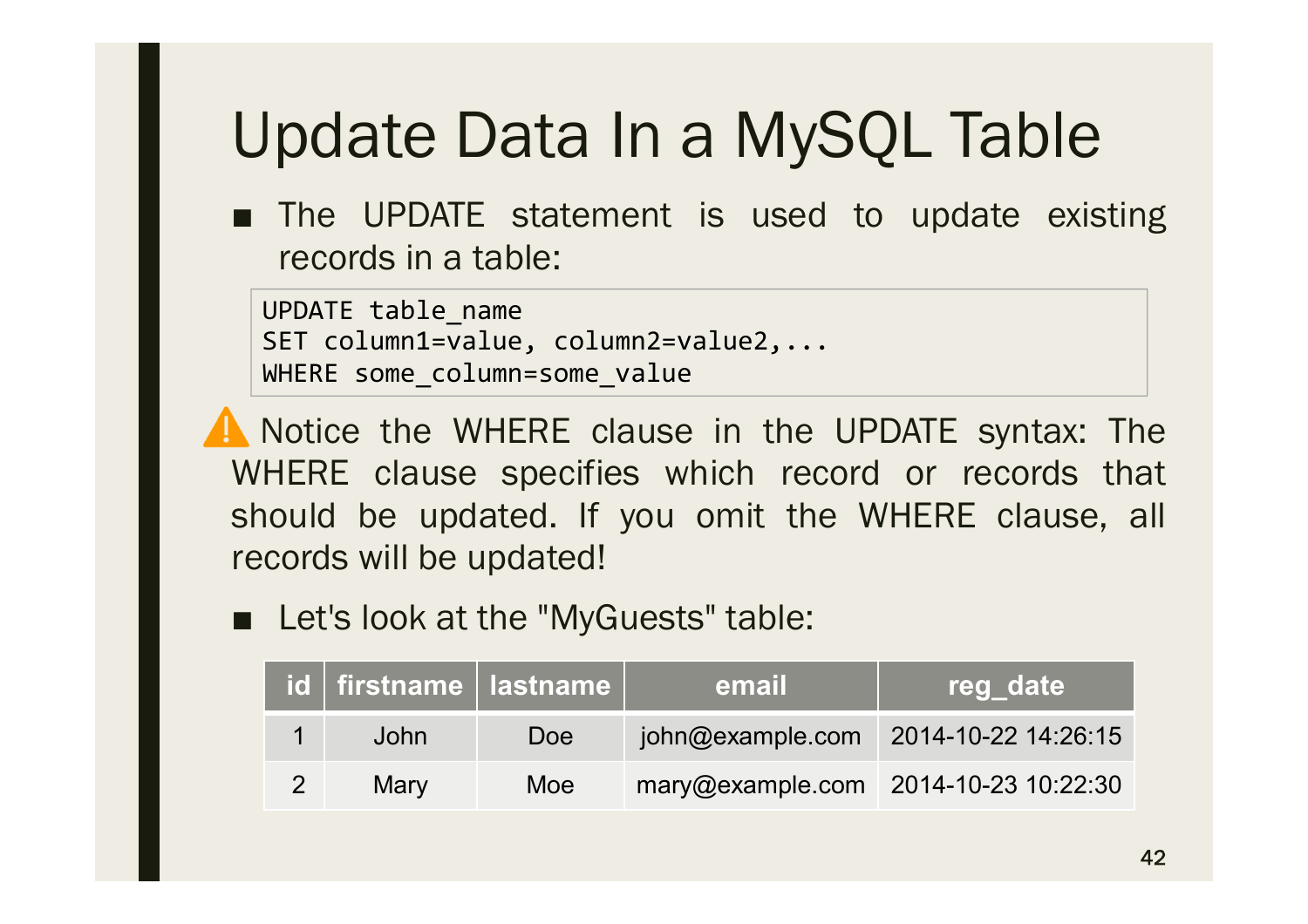■ The following examples update the record with id=2 in the "MyGuests" table:

```
<?php
$servername = "localhost";
$username = "username";
$password = "password";
$dbname = "myDB";
// Create connection
$conn = new mysqli($servername, $username, $password, $dbname);
// Check connection
if ($conn->connect_error) {
    die("Connection failed: " . $conn->connect_error);
}
```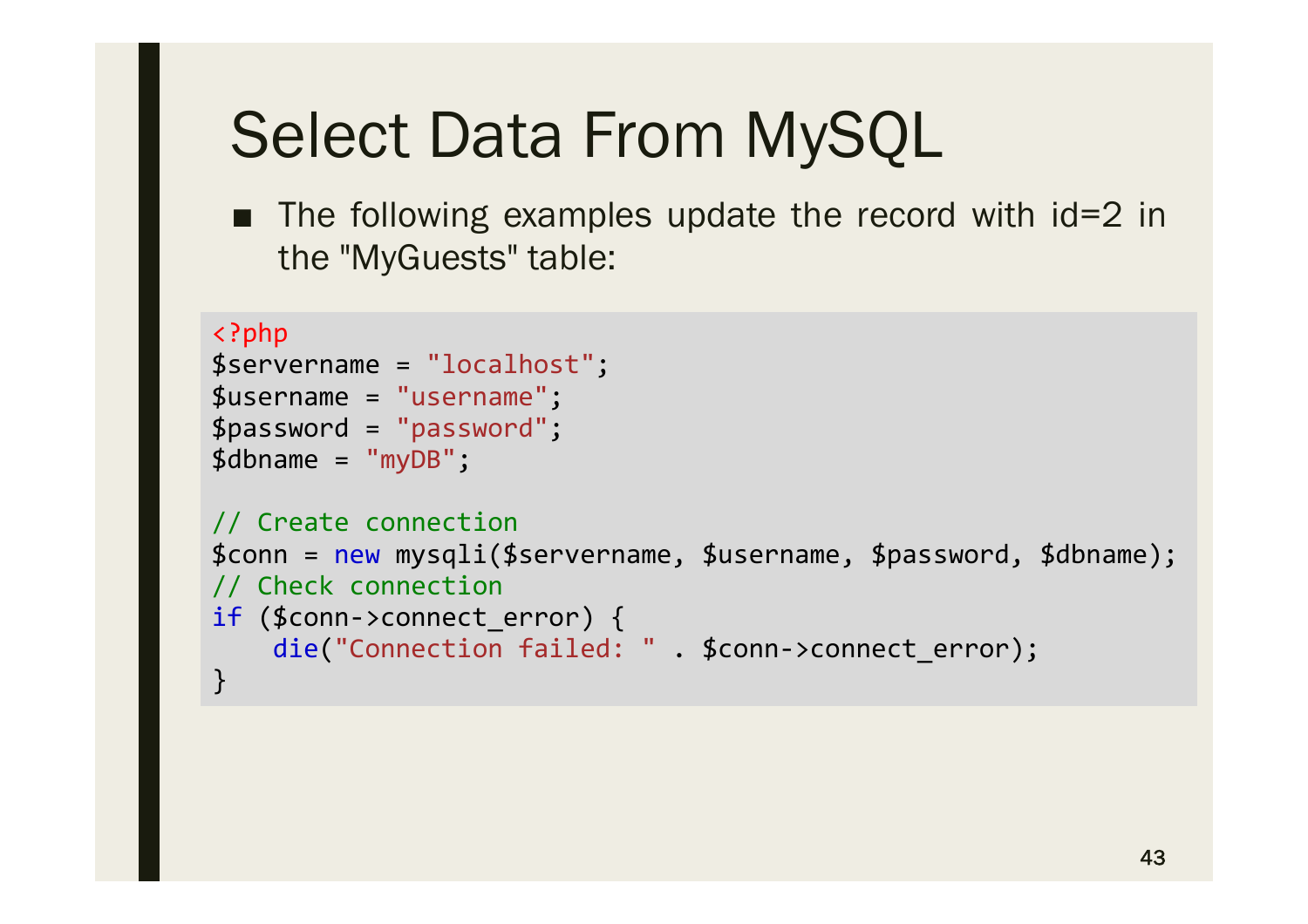\$sql = "UPDATE MyGuests SET lastname='Doe' WHERE id=2";

```
if (\text{\$conn}\text{-}\text{square}(\text{\$sq1}) == \text{TRUE}) {
    echo "Record updated successfully";
} else {
    echo "Error updating record: " . $conn->error;
}
$conn->close();
?>
```
■ After the record is updated, the table will look like this:

| id   firstname   lastname |     | email | reg date                             |
|---------------------------|-----|-------|--------------------------------------|
| John                      | Doe |       | john@example.com 2014-10-22 14:26:15 |
| Mary                      | Doe |       | mary@example.com 2014-10-23 10:22:30 |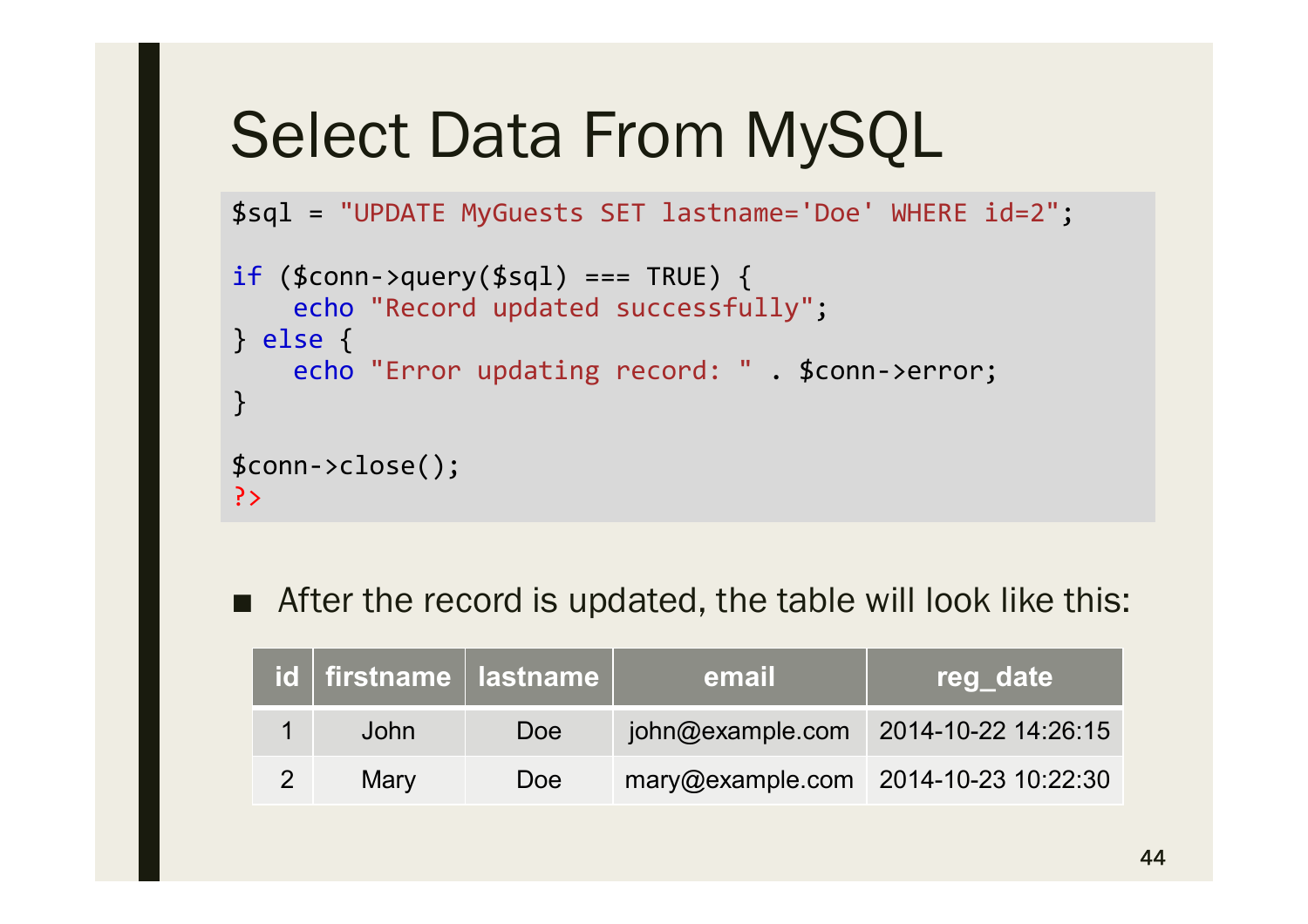#### Limit Data Selections From a MySQL Database

- MySQL provides a LIMIT clause that is used to specify the number of records to return.
- The LIMIT clause makes it easy to code multi page results or pagination with SQL, and is very useful on large tables. Returning a large number of records can impact on performance.
- Assume we wish to select all records from 1 30 (inclusive) from a table called "Orders". The SQL query would then look like this:

\$sql = "SELECT \* FROM Orders LIMIT 30";